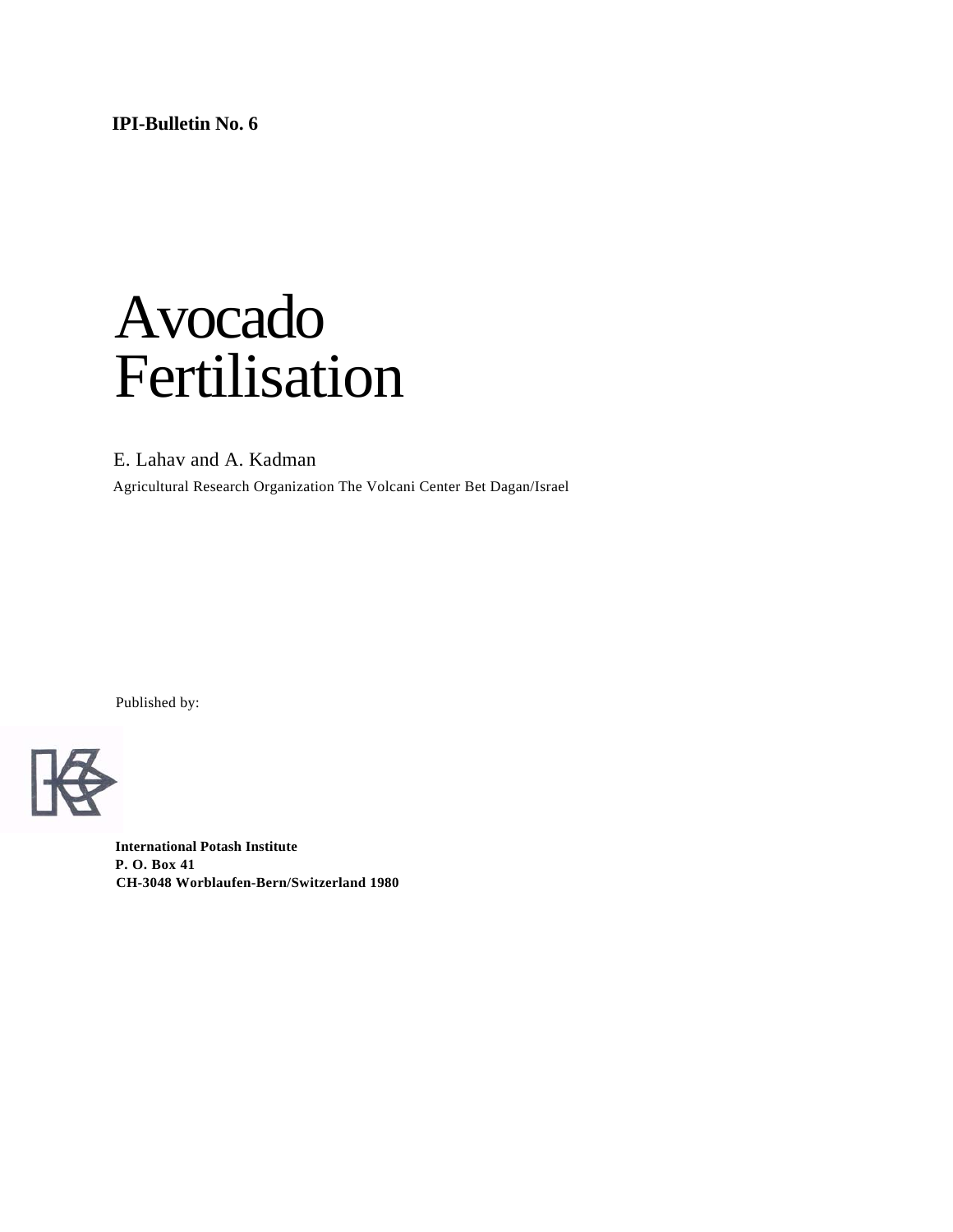## **Contents**

|                                                                                                                                                                                                                                                                                                                                                                                                                                         | Page                                                                      |
|-----------------------------------------------------------------------------------------------------------------------------------------------------------------------------------------------------------------------------------------------------------------------------------------------------------------------------------------------------------------------------------------------------------------------------------------|---------------------------------------------------------------------------|
| 1. <i>Introduction</i>                                                                                                                                                                                                                                                                                                                                                                                                                  | 3                                                                         |
| 2. Climatic requirements                                                                                                                                                                                                                                                                                                                                                                                                                | 3                                                                         |
| 3. Soil requirements                                                                                                                                                                                                                                                                                                                                                                                                                    | 3                                                                         |
| 3.1.<br>Aeration<br>3.2.<br>Lime                                                                                                                                                                                                                                                                                                                                                                                                        | 3<br>5                                                                    |
| 4. Water requirements<br>4.1. Irrigation<br>4.2.<br>Salinity of irrigation water                                                                                                                                                                                                                                                                                                                                                        | 5<br>5<br>5                                                               |
| 5. Avocado nutrition and fertilizer requirements<br>5.1.<br>Nitrogen<br>5.2. Phosphorus<br>5.3. Potassium<br>5.4. Calcium<br>5.5.<br>Magnesium<br>5.6.<br>Iron<br>5.7. Zinc<br>5.8. Manganese<br>5.9. Copper<br>5.10. Boron<br>5.11. Chlorine<br>5.12. Sodium<br>5.13. Organic manure                                                                                                                                                   | 6<br>6<br>8<br>8<br>9<br>9<br>9<br>11<br>12<br>12<br>12<br>13<br>13<br>15 |
| 6. Nutrient removal by the crop<br>1. Leaf analysis<br>Factors influencing concentration of elements in leaves<br>7.1<br>7.1.1. Age of leaf and season of the year<br>7.1.2. Position of leaf on the tree<br>7.1.3. Varieties and rootstocks<br>7.1.4. Influence of yields<br>7.1.5. Girdling<br>7.1.6. Effect of root rot<br>7.1.7. Preparation of leaves for analysis<br>7.2<br>Methods of sampling<br>7.3<br>Leaf analysis standards | 15<br>16<br>16<br>16<br>16<br>16<br>17<br>17<br>18<br>18<br>18<br>19      |
| 8. References                                                                                                                                                                                                                                                                                                                                                                                                                           | 20                                                                        |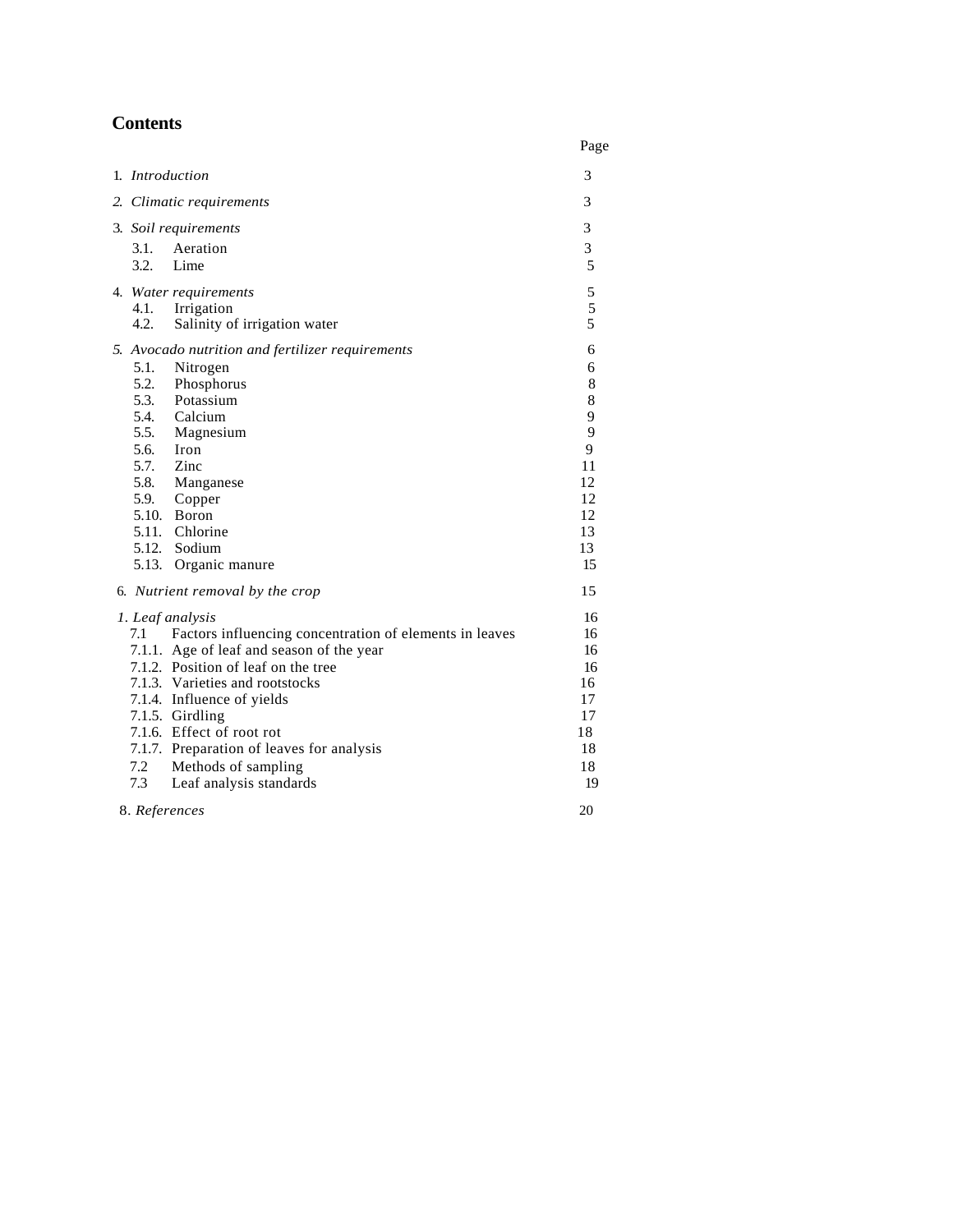## **1. Introduction**

The avocado is a relatively new crop in areas of the world outside its native range in the American tropics. Its total production, 93% of which is from the Western Hemisphere, was estimated (in 1976) to be close to 1 million metric tons and is thus less than that of grapes, citrus, bananas, apples, and even of mangoes and pineapples. It has proved to be a profitable commercial crop, both for local sale and for export. Its importance, as expressed in the establishment of avocado industries, is steadily increasing (Table 1). The main countries of commercial avocado industry are Mexico, the U.S.A., South Africa and Israel.

The avocado, *Persea americana* Mill., belongs to the family Lauraceae. It has developed three horticultural races (West Indian, Guatemalan and Mexican), which are adaptable to a wide range of soil and climatic conditions.

## **2. Climatic requirements**

The avocado is a subtropical evergreen tree which is never dormant, although its activity is reduced during the winter as compared with spring and summer. Temperatures at, or somewhat below, freezing point harm the fruit, buds and foliage of young trees. Temperature below freezing for only a few hours, can cause serious injury to mature trees. Of the three horticultural races, the West Indian is most susceptible to low temperatures while the Mexican race is the most cold hardy. It is preferable to plant trees in frost-free areas, such as on slopes with good air drainage.

## **3. Soil requirements**

Avocado trees can be planted on a great variety of soils, ranging from light to heavy. However, to ensure a suitable soil type the following conditions should be considered.

#### **3.1 Aeration**

Avocado roots are particularly sensitive to poor aeration. It is not recommended to plant on excessively heavy, compact soils, with poor permeability. It is desirable to carry out field and laboratory tests to determine the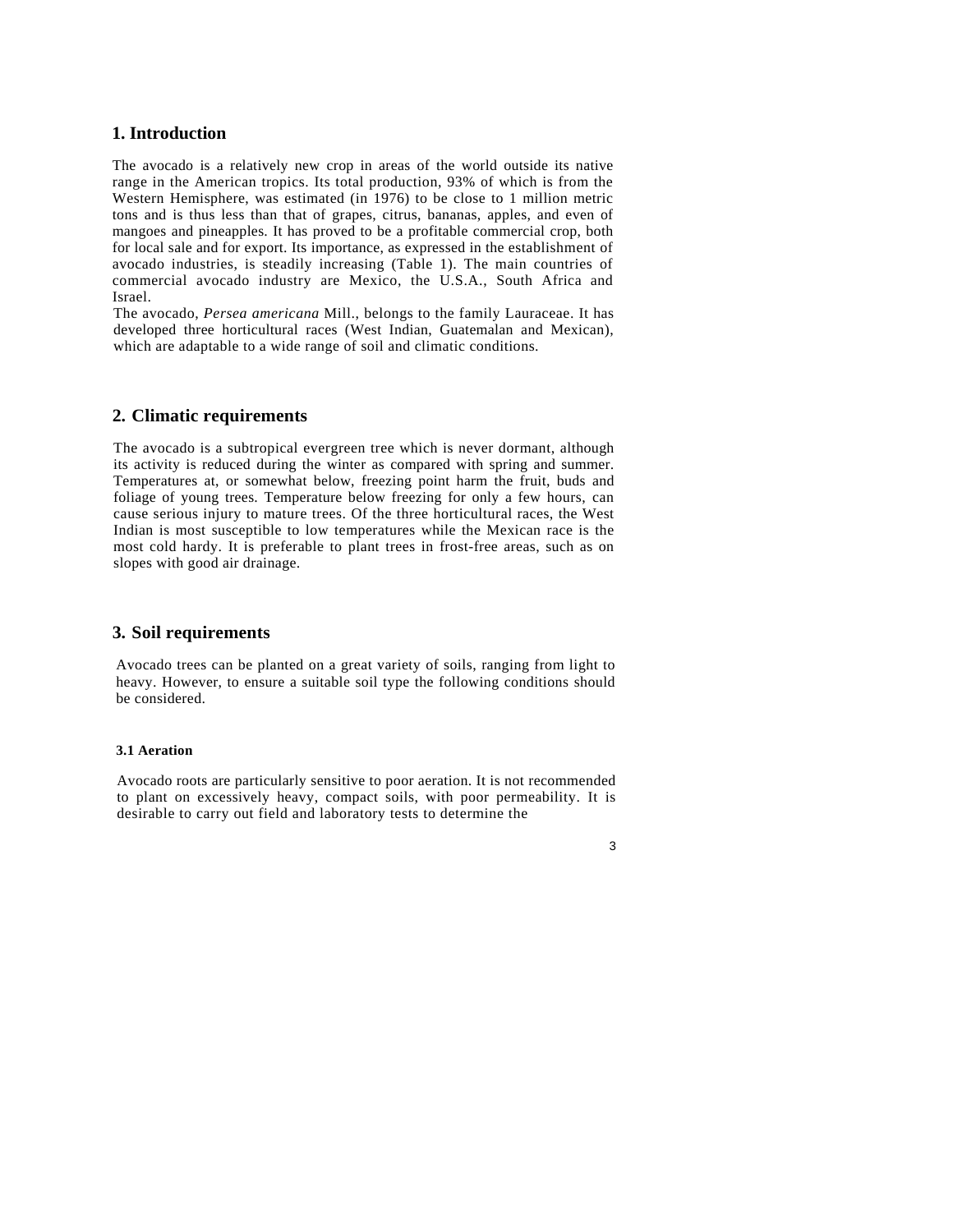|                                       | Cultivated area (ha) |                   |         |                             |  |
|---------------------------------------|----------------------|-------------------|---------|-----------------------------|--|
|                                       | Bearing              | Non-bearing Total |         | Production<br>(metric tons) |  |
| North America                         |                      |                   |         |                             |  |
| California                            | 10 28 2              | 5 1 8 2           | 15 4 64 | 91 000                      |  |
| Florida                               | 2 2 4 0              | 912               | 3 1 5 2 | 28 000                      |  |
| South America                         |                      |                   |         |                             |  |
| Argentine                             | 600                  | 600               | 1 200   | 9 0 0 0                     |  |
| <b>Brazil</b>                         |                      |                   | 17 000  | 110 000                     |  |
| Chile                                 | 4 0 0 0              | 2 0 0 0           | 6 0 0 0 | 21 000                      |  |
| Columbia                              |                      |                   |         | 70 000                      |  |
| Ecuador                               |                      |                   | 5 2 4 8 | 32 000                      |  |
| Paraguay                              |                      |                   |         | 21 000                      |  |
| Peru                                  | 3 500                | 300               | 3 800   | 26 000                      |  |
| Venezuela                             |                      |                   | 12 240  | 56 000                      |  |
| Central America and Caribbean Islands |                      |                   |         |                             |  |
| Costa Rica                            |                      |                   |         | 21 000                      |  |
| Cuba                                  |                      |                   |         | 21 000                      |  |
| Dominican Republic                    |                      |                   |         | 21 000                      |  |
| El Salvador                           |                      |                   |         | 28 000                      |  |
| Guatemala                             |                      |                   |         | 23 000                      |  |
| Haiti                                 |                      |                   |         | 9 0 0 0                     |  |
| Honduras                              |                      |                   |         | 6 0 0 0                     |  |
| Jamaica                               |                      |                   |         | 3 000                       |  |
| Martinique                            | 700                  | 1500              | 2 200   | 4 0 0 0                     |  |
| Mexico                                | 37 453               | 13 981            | 51 434  | 276 000                     |  |
| Panama                                |                      |                   |         | 2 0 0 0                     |  |
| Puerto Rico                           |                      |                   |         | 5 000                       |  |
| St. Lucia                             | 70                   | 52                | 122     | 312                         |  |
| Africa                                |                      |                   |         |                             |  |
| Cameroon                              |                      |                   | 130     | 363                         |  |
| Egypt                                 | 20                   | 20                | 40      | 181                         |  |
| Kenya                                 |                      |                   | 40      | 318                         |  |
| South Africa                          | 4735                 | 2 000             | 6734    | 16 000                      |  |
| Zaire                                 |                      |                   |         | 10 000                      |  |
| Mediterranean Region                  |                      |                   |         |                             |  |
| Cyprus                                | 4                    | 32                | 36      | $\mathbf{1}$                |  |
| Israel                                | 2 500                | 2 500             | 5 000   | 24 000                      |  |
| Spain (incl., Canaries)               | 160                  | 280               | 440     | 1 300                       |  |
| Australia                             | 414                  | 297               | 711     | 445                         |  |
| New Zeeland                           |                      |                   | 40      |                             |  |
| Philippines                           |                      |                   | 5 2 1 0 | 21 000                      |  |

Table 1: Avocado growing by country, cultivated area and production in 1976 (based on Gustafson [18]) ÷.

The avocado is grown also in: Hawaii, Texas, Nicaragua, Guadeloupe, Trinidad, Greece, Morocco, Tunisia, Algeria, Ghana, Ivory Coast, Mozambique, Malagasy Republic, Malaysia and Indonesia.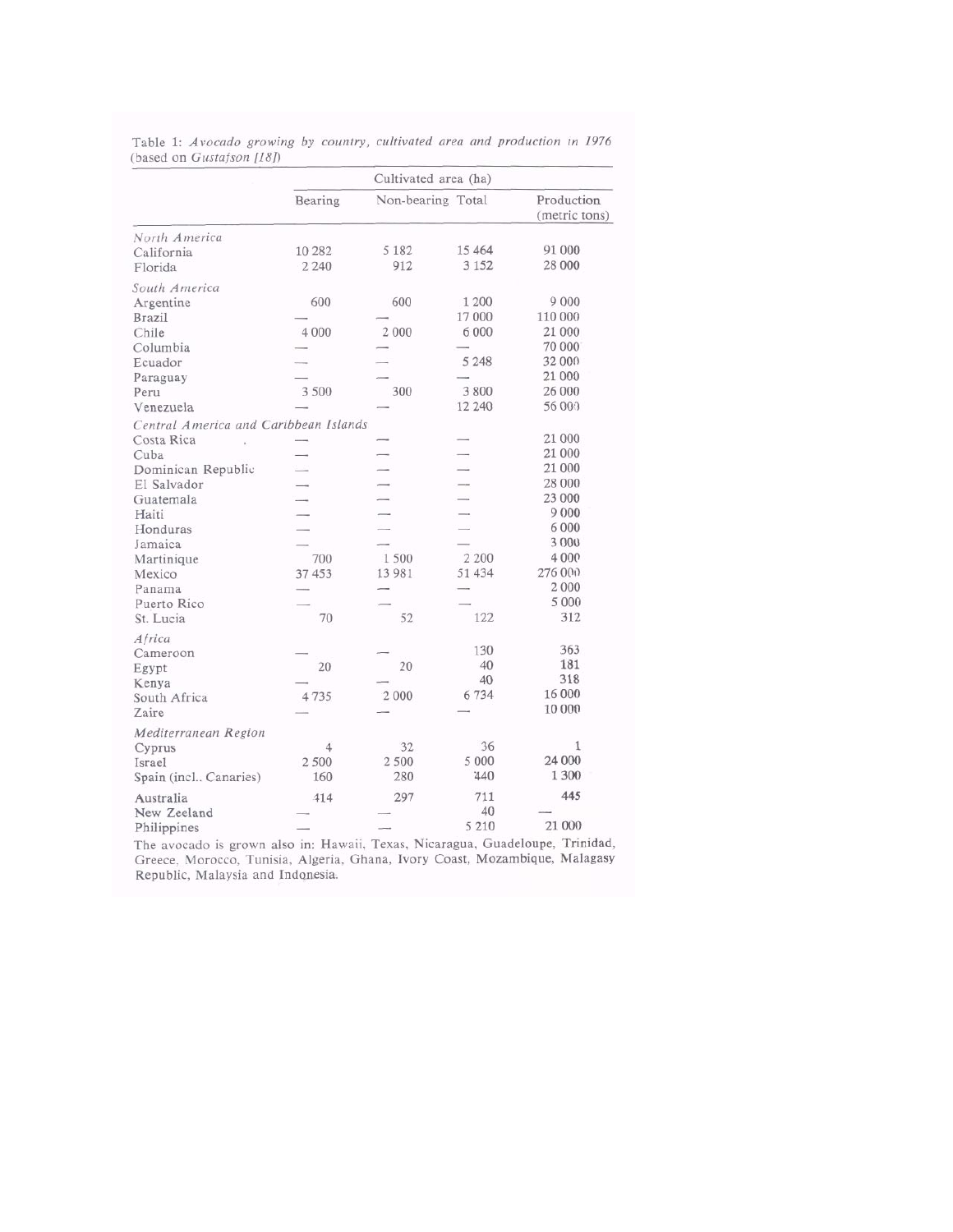suitability of the area for planting. Important parameters to be considered are: clay percentage, structure of soil profile, free pores at field capacity, and drainage of water under field conditions. In marginal cases, and in areas distinguished by heavy precipitation, it is advisable to plant on ridges, to allow draining of excess water.

## **3.2 Lime**

It is customary to determine total lime in the soil, although some prefer the determination of «active lime». Avocado trees show considerable variation in their tolerance to lime, in conjunction with the size of lime particles. It appears that the larger the lime particles, the greater the tree's tolerance to lime. As a general guide line, the maximum total soil lime content for the Guatemalan rootstock (*cv.*  Nabal) is estimated at 4—5%, for the Mexican rootstock at 20—25%, and some West Indian stocks can withstand even above 40%.

### **4. Water requirements**

#### **4.1 Irrigation**

During the early growing years and in its bearing stage, the avocado is most sensitive to the amount of water in the soil. Great attention is therefore paid to the irrigation regime in relation to tree development and fertility. Irrigation planning is also closely connected with mineral nutrition. An irrigation experiment carried out in Israel *[30]* showed that on heavy soils, longer irrigation intervals combined with smaller water allocations, slowed down the rates of development of trunk and canopy. Nevertheless, the drop in yield remained insignificant, even with irrigation intervals of 21 days. Sprinkling and trickle irrigation are the main methods practised.

#### **4.2 Salinity of irrigation water**

is an important factor. Irrigation water containing above 120—150 ppm Cl generally causes leaf burn, often in severe form, along margins and tips of blades *(Figure 4)* on trees grafted on Mexican rootstocks. However, no signs of damage are found on trees grafted on some West Indian stocks even when the water contains 230—300 ppm Cl *[24].* It should not be overlooked that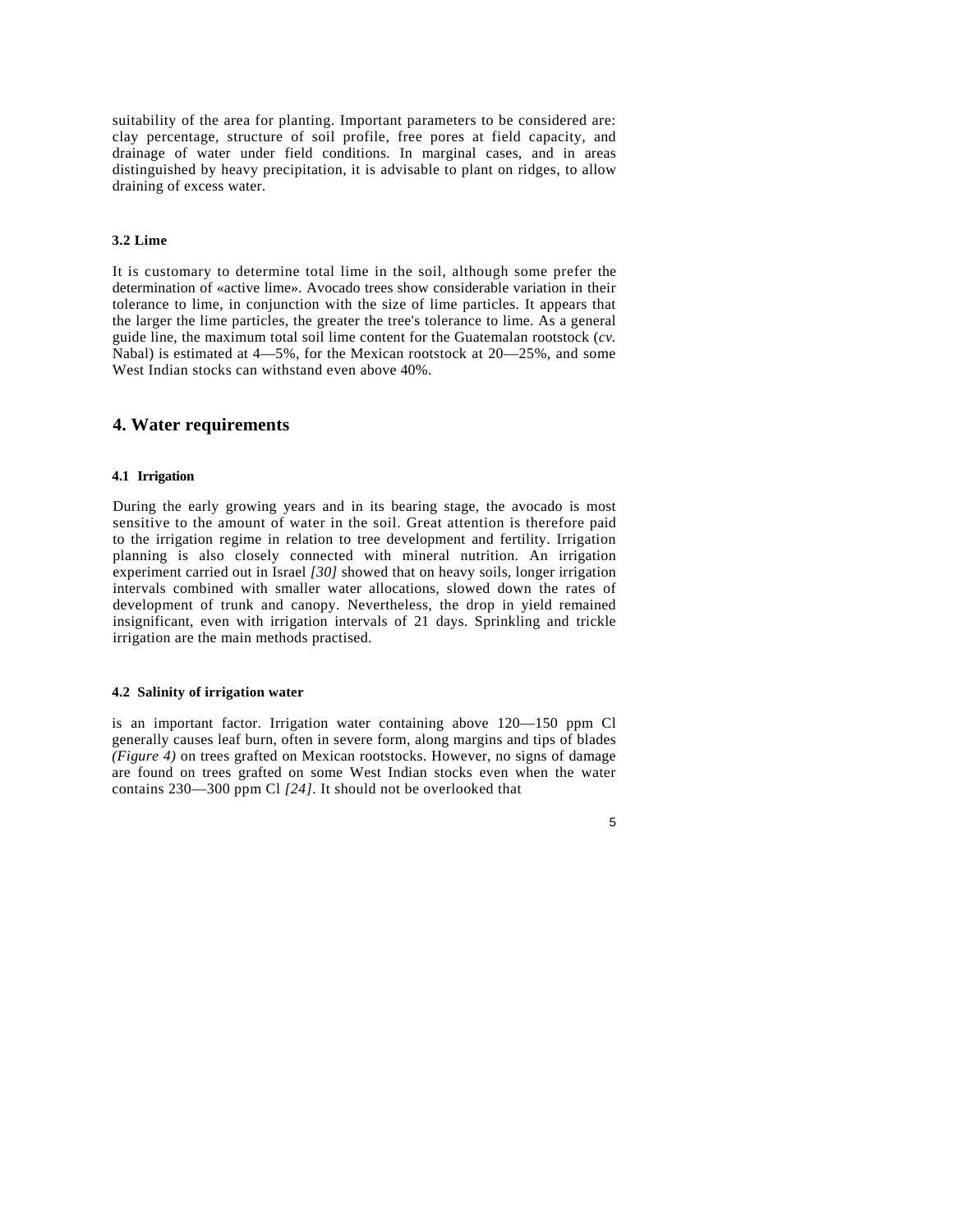salts which accumulate in the soil during the irrigation season can be partially leached with water allocations increased by 25—35 %, provided good drainage conditions prevail. According to *Bernstein [2],* Mexican root-stocks can be used with Cl concentration of up to 5 me/1. The salt tolerance of selected West Indian rootstocks seems to be higher than 10 me/1 *[24].*

## *5.* **Avocado nutrition and fertilizer requirements**

The avocado tree is known for its superficial root system, a fact to be considered in agricultural practices such as irrigation, cultivation and fertilization. The use of inorganic sources of fertilizer materials is practised trough-out most of the avocado-growing countries, but it is not always based on experimental data. The demand for mineral nutrition is higher in places where the avocado is grown on shallow, light or rocky soils, as in Florida. Differences exist in the results of fertilizer experiments carried out in different parts of the world. In some places a marked increase in tree growth was found after fertilization, while in others no response was observed. In most places no relationship was found between the level of most nutrients in the leaves, and yields *[1, 36, 43].* Moreover, it seems that the great variability among trees in the same plot, causes a deviation of the average, resulting in an inaccurate sampling. In fact, the understanding of the difference between levels of elements in leaves of trees sampled in «on» years (heavy crop) and those sampled in «off» years, is still insufficient. The response of the tree to fertilization applied in an «off» year is likewise still unclear. Consequently, the effectiveness of the sampling method practiced at present for the determination of the nutritional status of the avocado is sometimes insufficient. However, in spite of its limitations, foliar analysis remains a useful auxiliary tool for fertilizer recommendations. These analyses enable one to uncover any extreme deficiency or excess which demands special fertilizer treatment.

#### 5.1 Nitrogen

This element is considered to have a great influence on the growth of the avocado tree and is therefore commonly used. Nitrogen 'deficiency symptoms are expressed by restricted growth, pale, small-sized leaves, and early leaf shedding. In cases of acute lack of N, the veins turn yellow. In Florida yields were markedly decreased when trees were not fertilized for several years *[41].*  Research carried out in California *[9, 10, 12]* on N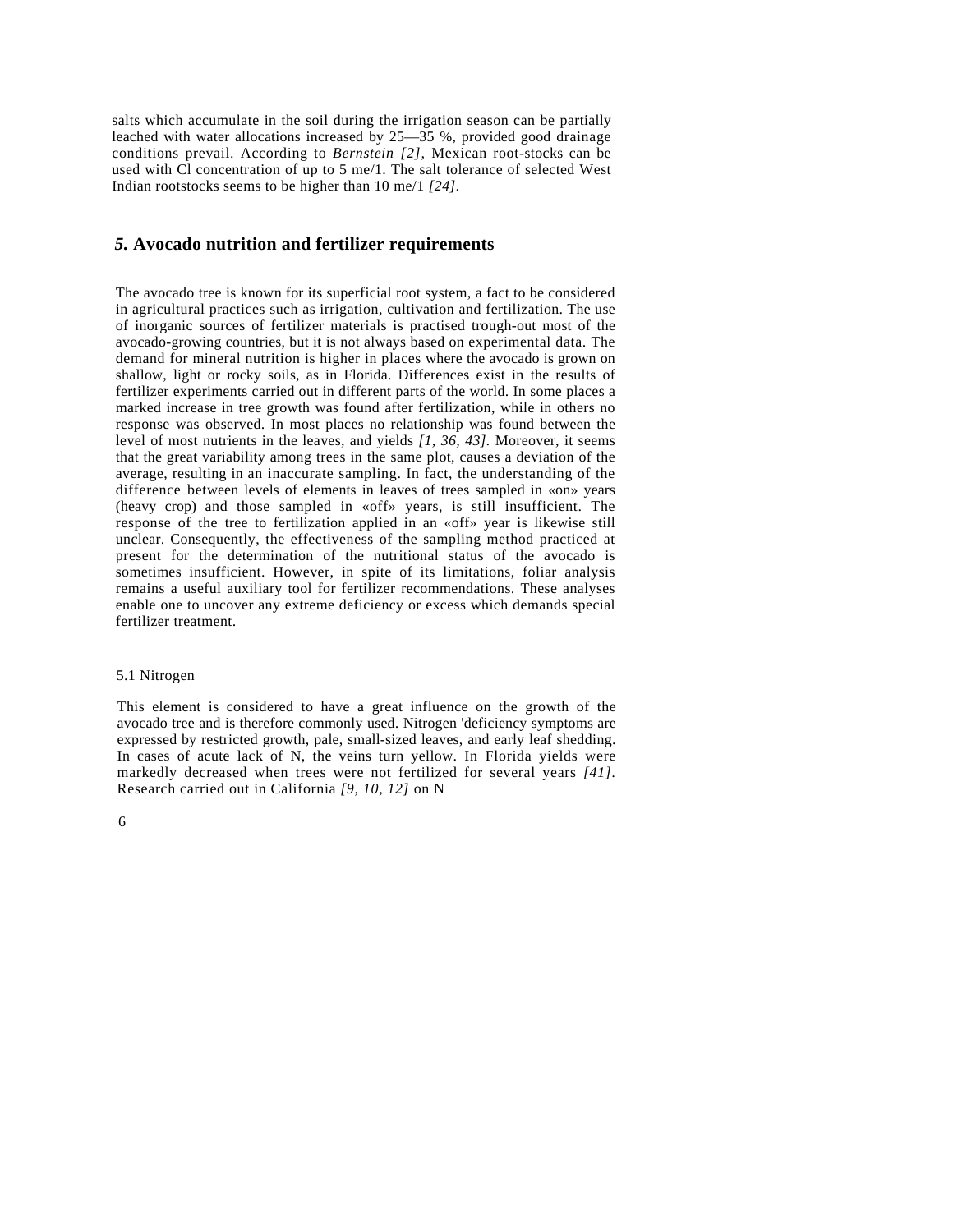consumption of avocado trees over a five-year period, led to the conclusion that there is a curvilinear relationship between yield and N level in leaves. The optimal level for *cv.* Fuerte was found to be 1.6-2.0%, below and above which there was a decrease in yield. The upper level for *cv.* Hass was above 2.0 % N. On the other hand, results of work carried out in Israel *[43, 45, 46]* showed no clear relationship between yield and N level in leaves. Variable effects of N levels within and between cultivars, caused by different amounts of N in irrigation water, competition between vegetation cover in the plantation, and remnants of previous fertilizations - render fertilizer recommendations based on N quantities in the leaves difficult. It is impossible to understand the relationship between N fertilization, foliar analysis, and avocado yields without taking into consideration the carbohydrate reserves (no refernce)in the tree. In particular, one should keep in mind alternate bearing, in consequence of which N level in leaves is ascribed to yields of «on» or «off» years. In some cases the carbohydrate reserve in the trees is so low that it becomes a limiting factor in flowering and fruit setting. The factor accountable for the negative ratio of high N content to yield may possibly be related to growth substances regulated by factors responsible for carbohydrate reserves. Correlation between N levels in leaves and yields may in any event be influenced by other, more limiting factors. Until root systems of young plants are fully developed, no fertilization is necessary. Subsequently, to achieve speedy development of plants, abundant fertilization is essential, especially on light soils. The yearly amount to be applied in the first year is 30— 40g N/tree, 80g in the second year, 160g in the third year, and 200g in the fourth year.

It is advisable to fertilize each cultivar selectively. Cultivars distinguished by high fertility require higher N applications prior to an «on» year, and lower amounts prior to an «off» year. The rates recommended in Israel for a plantation of bearing age are given in Table 2.

| Cultivar | N in leaves<br>$(^{0}/_{0}$ of dry matter) | Recommended N<br>application (kg/ha) |
|----------|--------------------------------------------|--------------------------------------|
| Ettinger | < 1.6                                      | 200                                  |
| and      | $1.6 - 2.0$                                | 100                                  |
| Fuerte   | > 2.0                                      |                                      |
| Nabal    | < 1.8                                      | 250                                  |
| and      | $1.8 - 2.2$                                | 150                                  |
| Hass     | > 2.2                                      | $\mathbf{0}$                         |

Table 2: Fertilizer recommendations for bearing avocado trees, based on percent nitrogen in leaves.

The fertilizer can be divided into two parts, about a third to be applied in the early spring and the remainder in mid-summer. It should be noted that, because of flush and fruit-set competition, it is recommended to start N application after fruit-set. Fertilizers are generally not applied in winter. When the fertilizer is applied through the irrigation system, the summer application is divided into several portions. If irrigation is applied at frequent intervals by micro-jets or the drip method, it is advisable to subdivide the fertilizer into more numerous portions. In instances of suspected deficiency symptoms, such as pale leaves, N fertilizer is to be applied without delay, even when the most recent leaf analysis did not show a low N level. Nitrate level in the irrigation water must be considered when determining the amount of N fertilizer to be applied *[43].* It is therefore advisable to include water analyses before making fertilizer recommendations.

#### 5.2 **Phosphorus**

Symptoms of P deficiency in sand culture are expressed by decreased vegetative growth, small round leaves, early leaf shedding, and branch dieback. Leaves are brownish-green in color and burnt.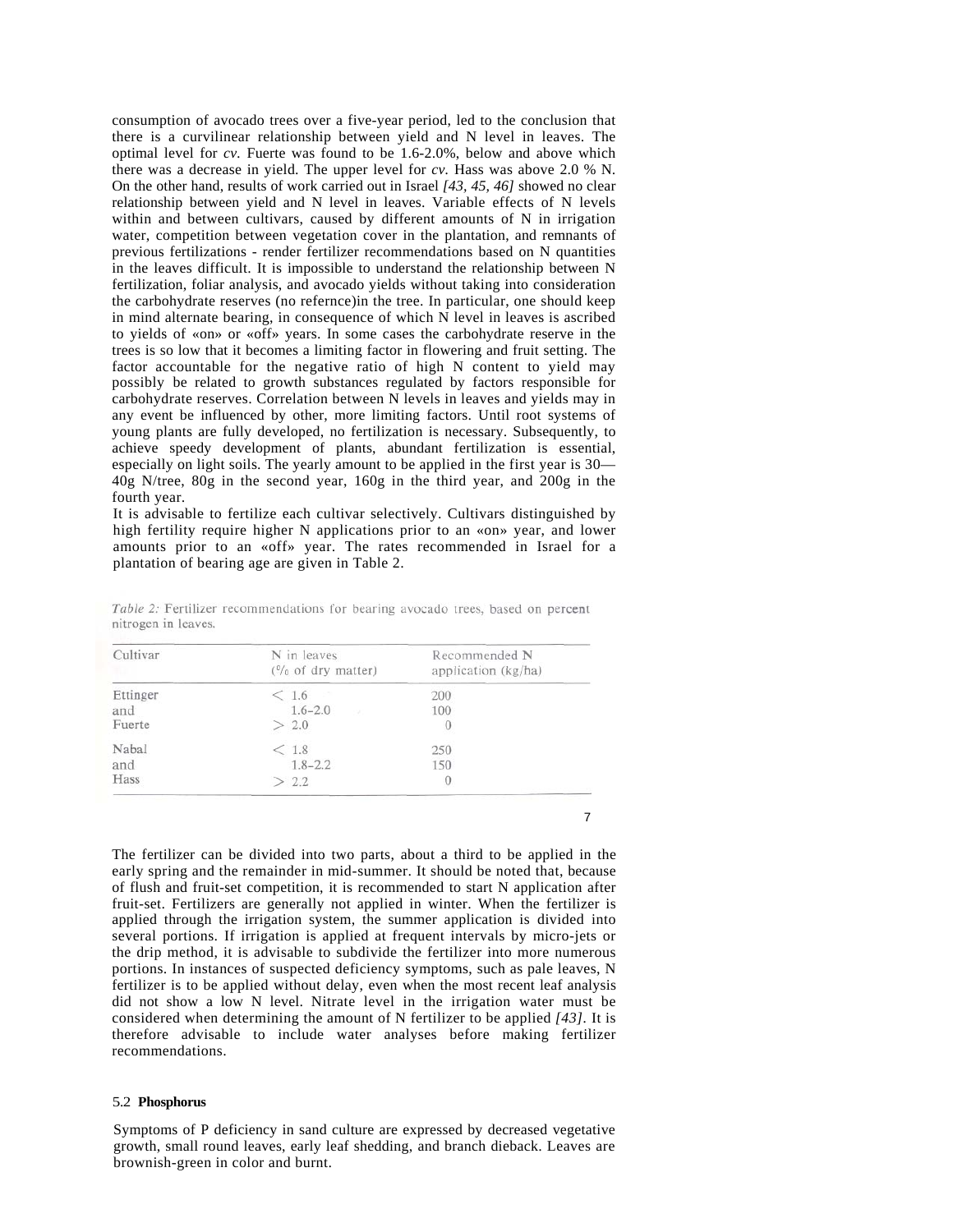Avocado plantations have not shown any definite P deficiency symptoms. In cases of low P level in the leaves and its successful raising by fertilization, the effect on yield was nil. Still, the practice continues of supplying P fertilizer to avocado plantations growing on poor soil. It has been shown that excess amounts of P are likely to cause Zn deficiency symptoms *[9].*

#### **5.3 Potassium**

Deficiency symptoms appeared, only after 8 years, in trees grown in sand culture and not receiving any K. The leaves were small and narrow. In autumn, brownish-red necrotic spots began to appear on older leaves, subsequently, the spots spread over the whole leaf blade between the large veins. On severely deficient trees, the twigs were very thin and some dieback occurred *[14].* However, in another research work, deficiency symptoms began to appear on the leaf base and petiole and advanced through the central and secondary veins towards the tip *[6].* It is of interest to note that intraveinal necrosis was also a symptom of KC1 excess *(Figure 1).* As with P, there have been no reports of K deficiency in avocado plantations. A survey conducted in Israel showed a relationship between K concentration in the leaves and soil type. On high-lime soils, K percentage was much lower than on other soils *[44].* Reducing the K level in the leaf to 0.8 % in Florida, or increasing it from 0.9 to 1.3 % in an experiment conducted during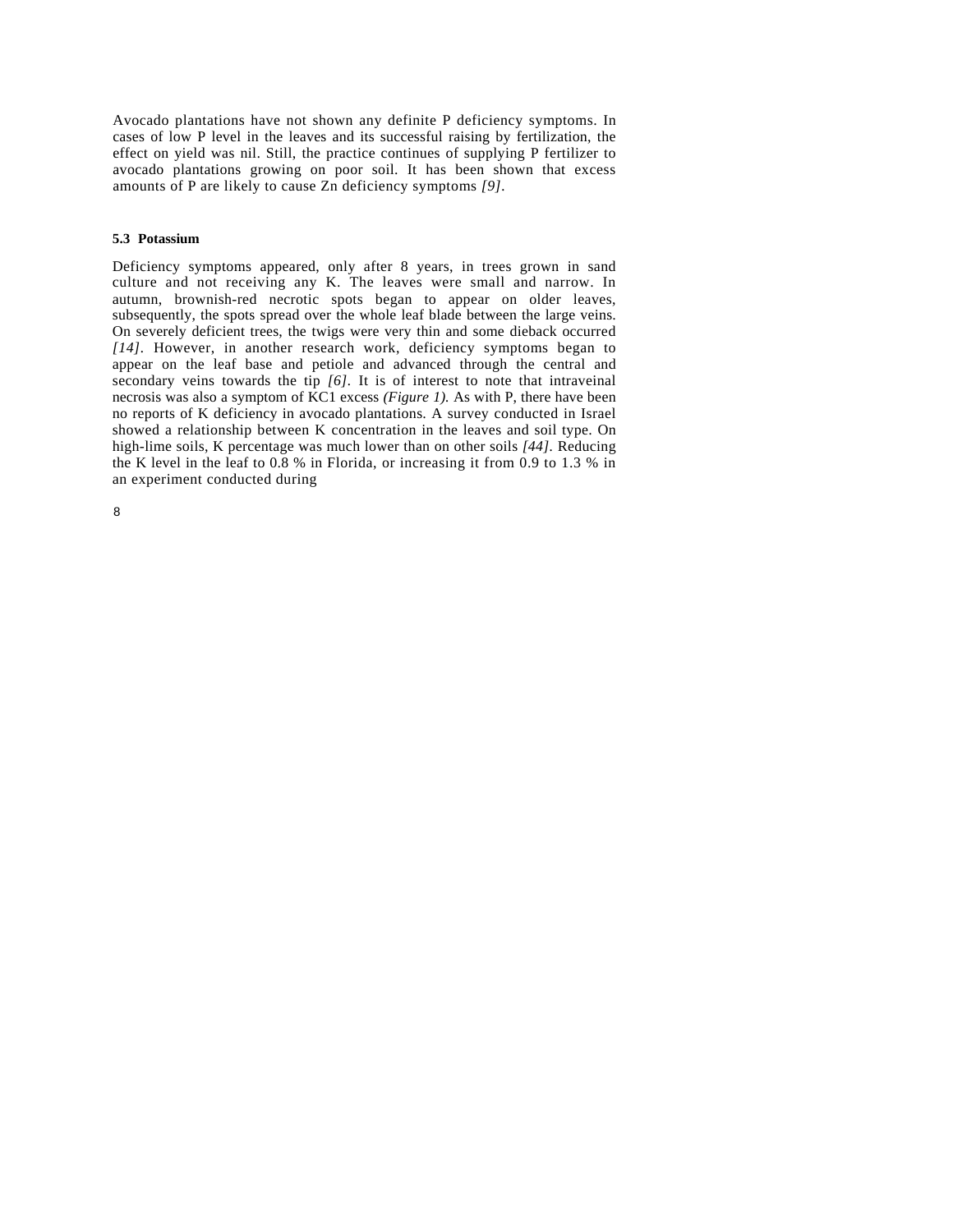12 years in California, had no effect on yield *[9].* Experiments in South Africa showed a slow response to K fertilization. Only after 8 years oí KC1 application was an increase in yields recorded. In fertilization experiments in Israel,  $KNO<sub>3</sub>$  increased K levels in the leaves on light soils only; tree growth, yields and fruit quality were all unaffected *[36].* It is interesting to note that an increase in the rate of  $KNO<sub>3</sub>$  fertilization resulted in a slight decrease in fruit drop of *cv.* Hass following frosts *[36].* Further research is needed to clarify the question of K effect on cold tolerance of the avocado tree. Potassium fertilization is recommended in Florida and in other areas where the avocado is grown on soils of volcanic origin. In Florida,  $KNO<sub>3</sub>$  is provided by soil or aerial application but more often KC1 or  $K_2SO_4$  is being used.

#### **5.4 Calcium**

The symptoms of Ca deficiency in sand culture are scorched leaf tips and smallsized leaves. Calcium deficiency or excess in leaves may point to interference in uptake of other elements. However, no Ca deficiency has been reported in commercial plantations. Calcium deficiency symptoms are sometimes similar to those of *Phytophthora cinnamomi.* Both cause the root system to collapse and disintegrate *[16].* However, in Ca deficiency the roots regenerate, whereas in the plants affected by *Phytophthora* root disintegration was followed by loss of leaf turgor, and a much faster dieback. In another work, the maintenance of high Ca levels in soils was supposed to reduce the severity of root rot by soil structure /5/.

#### **5.5 Magnesium**

Deficiency symptoms were reported as intra-veinal chlorosis in mature leaves which produces scorch of the leaf margins *[14, 48].* In California a substantial application of dolomite to avocado trees (about 75 kg/tree) raised only very little the Mg content in leaves. Trees sprayed with a solution of  $Mg(NO<sub>3</sub>)<sub>2</sub>$  hardly responded to treatment. A fertilization experiment carried out in Israel did not affect yields nor the amount of Mg in the leaves *[1].*  Magnesium fertilization is recommended in Florida with formulas of  $N-P_2O_5$ -K<sub>2</sub>O-MgO in a 1-0-1-0.5 ratio  $[40]$  and in South Africa at 2.0 kg/ tree MgSO<sub>4</sub>  $j31$ .

#### **5.6 Iron**

Deficiency symptoms are distinct and widespread in most regions of the world where avocado is cultivated. Commonly, one finds deficiency symptoms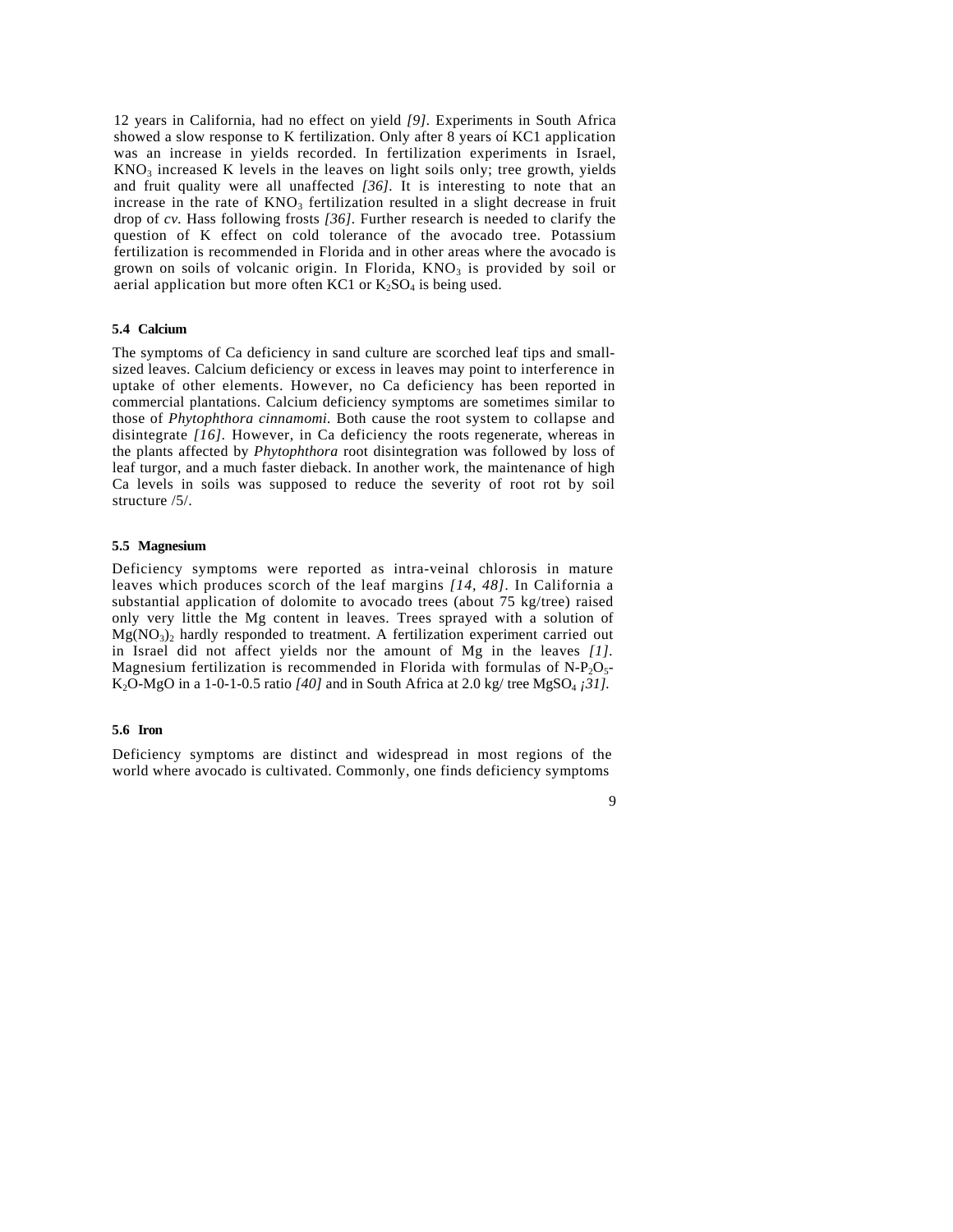

 $Fig. I$  Interveinal and marginal necrosis<br>due to KCl excess,  $cv$ . Fuerte.



Fig. 2 Mottled leaves due to zinc deficiency, cv. Benik.



 $Fig. 3$  Rounded fruit as a result of severe zinc deficiency.<br>Normal fruit, left,  $cv$ . Ettinger.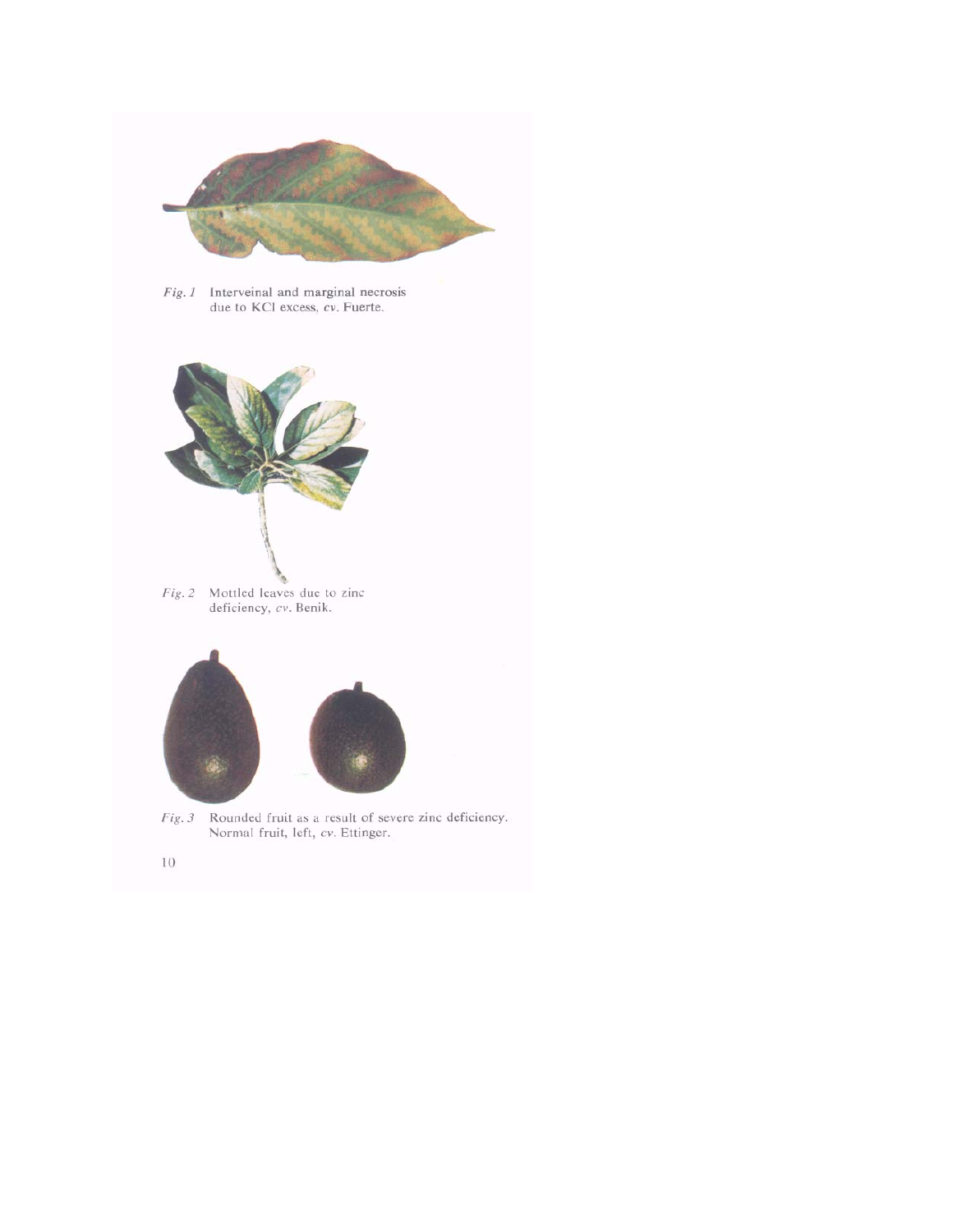also in locations where Fe is present, though in an unavailable form. Lack of Fe is associated mainly with calcareous soils. Often, deficiency is caused by inadequate aeration as a consequence of poor drainage or excess irrigation. Deficiency symptoms in leaves of the spring flush are expressed by inter-veinal yellowish color and narrow dark-green strips along the veins. With progressive deficiency, leaves of the summer flush become smaller, more delicate and, while young, have a pale yellow to white color. Later, severely chlorotic leaves show scorch symptoms at their tips and along margins and in extreme cases are shed. In extreme deficiency, desiccation of branches follows, and the fruit turns from dark green to a light color. In California, chlorosis occurred at a level of below 40 ppm Fe in mature leaves and at less than 30 ppm the trees were severely affected. Leaves of healthy trees sampled in spring or in autumn, contained above 50 ppm iron *[4, 44].* Generally, there is no correlation between Fe content in leaves and Fe deficiency symptoms.

Chlorosis can sometimes be controlled by improving drainage and decreasing water duties, or by lowering soil temperature by means of mulching. Iron chelate is the best way of curing Fe-chlorosis of the avocado tree. Applications by foliar spray have not been successful *[28].* This material contains Fe in an available form and therefore the response is immediate. The usual rate is 50- 400 g of FeEDDHA per tree, depending on size, the degree of chlorosis and the soil type. Direct pressure injections of Fe-chelate solution into the trunk or main branches proved effective in attempts to save severely affected trees from complete decline. The cure is achieved within a few days *[27].* Trickle irrigation is perhaps the most convenient and efficient way to apply FeEDDHA, because the material goes directly to the area where there is a proliferation of roots. With this method, the amount of FeEDDHA applied can be less than by other means.

#### 5.7 Zinc

Zinc is considered an important element to the avocado tree. Symptoms of deficiency are observed in acid soils from which it is easily leached, and in calcareous soils in which it is fixed in unavailable forms. Early symptoms of deficiency are mottled, narrow, small leaves at the terminal branches, usually with a light green or chlorotic color *(Figure 2)*. Leaf margins are necrotic and internodes are shortened in advanced cases. In California, Fuerte trees affected by Zn deficiency bore small spherical fruits *(Figure 3)* instead of the normal pear-shaped fruit *[50].* Surveys conducted in avocado orchards in California and Israel *[12, 32, 44]* showed that the critical level in the leaves is 20 ppm. In California, Florida and Israel,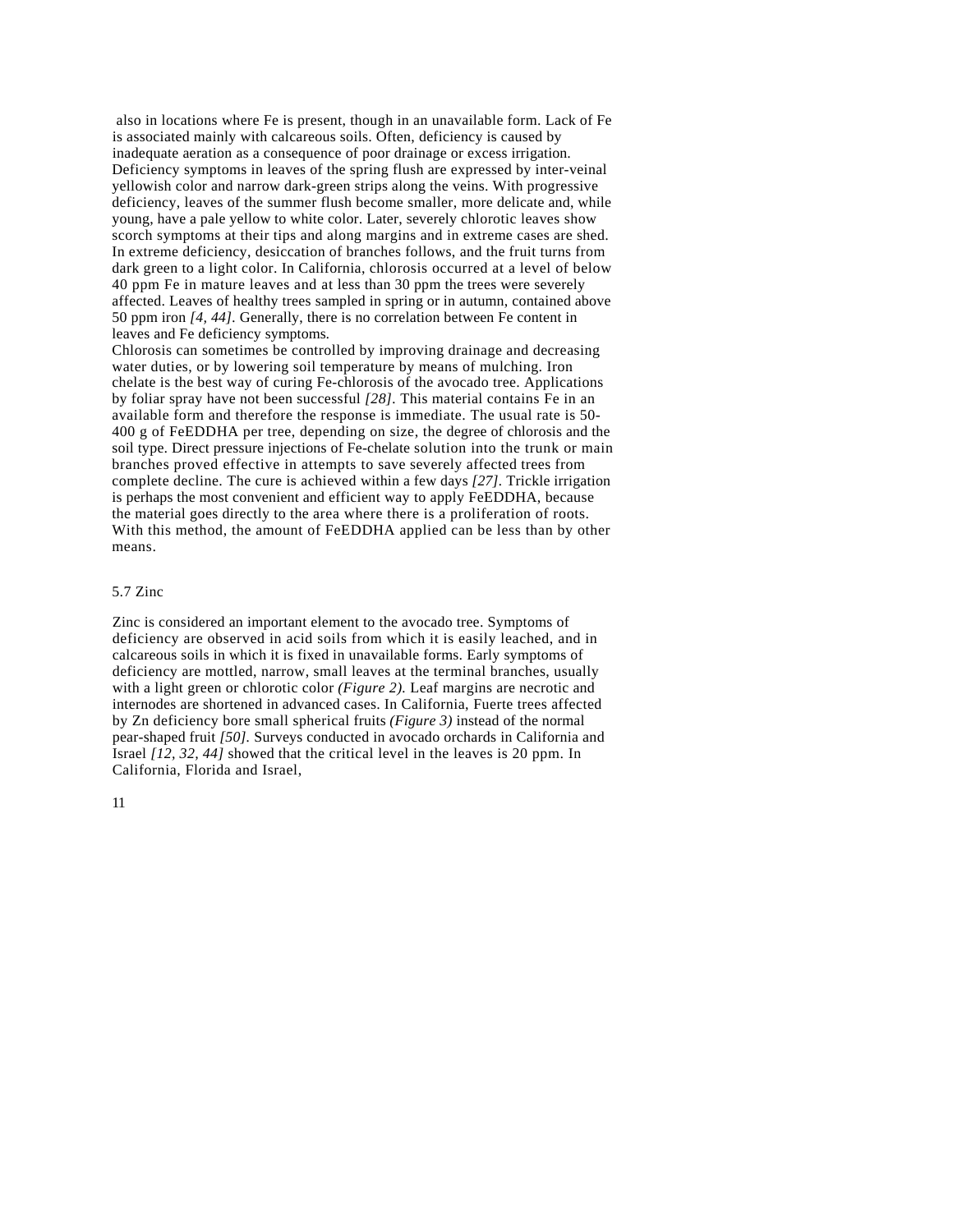it is customary to treat avocado plantations suspected of Zn deficiency with Zn fertilizer. However, no beneficial effect was obtained when healthy trees were treated *[1, 29].* Gustafson *[17]* showed that applications of  $\text{ZnSO}_4$  to soil at rates of 1-5 kg/tree, depending on age, brought about an improvement in trees affected by zinc deficiency. Usually, ZnSO4 is preferable to Zn-chelate. *Wallihan et al. [50]* found that addition of Zn-chelate to irrigation water applied to 6 year-old Fuerte trees at a rate of 0.5 kg per tree, alleviated Zn deficiency symptoms in fruits and leaves, and raised the Zn level in leaves from 15 to 50 ppm. The lasting effect continued for at least four years.

The value of aerial spraying of Zn-deficient avocado trees is questionable *[29].* In Florida [49] and California [39] spraying with ZnSO<sub>4</sub>was found to improve Zndeficient trees. Experiments conducted in Israel with absorption of salts through foliage showed that the capacity of mature avocado leaves to absorb and transport salts is extremely limited. It is agreed, however, that better penetration occurs when the young flush is sprayed. The use of Zn spray on foliage is effective, if at all, only for a short period of time, apparently as a result of low penetration and of slow translocation from mature to younger leaves, which necessitates a repetition of the operation each season.

#### **5.8 Manganese**

The deficiency symptom in sand culture is intraveinal chlorosis, similar to that occurring in cases of Zn and Mg deficiency *[14].* No Mn deficiency has been observed in commercial avocado plantations and no response to fertilizer treatment has been reported. Nevertheless, Mn application is recommended in Florida.

#### **5.9 Copper**

This element is reported to accumulate in toxic amounts after fungicidal sprays in Florida. High amounts of Cu have been found on the exterior surfaces of «Lula» avocado roots *[42].* Earlier reports from Florida indicate dieback in avocado trees caused by Cu deficiency *[49]*

#### **5.10 Boron**

Symptoms of B deficiency in sand culture are short and thick branches and scorched leaf blade margins, followed by early leaf shedding. At a later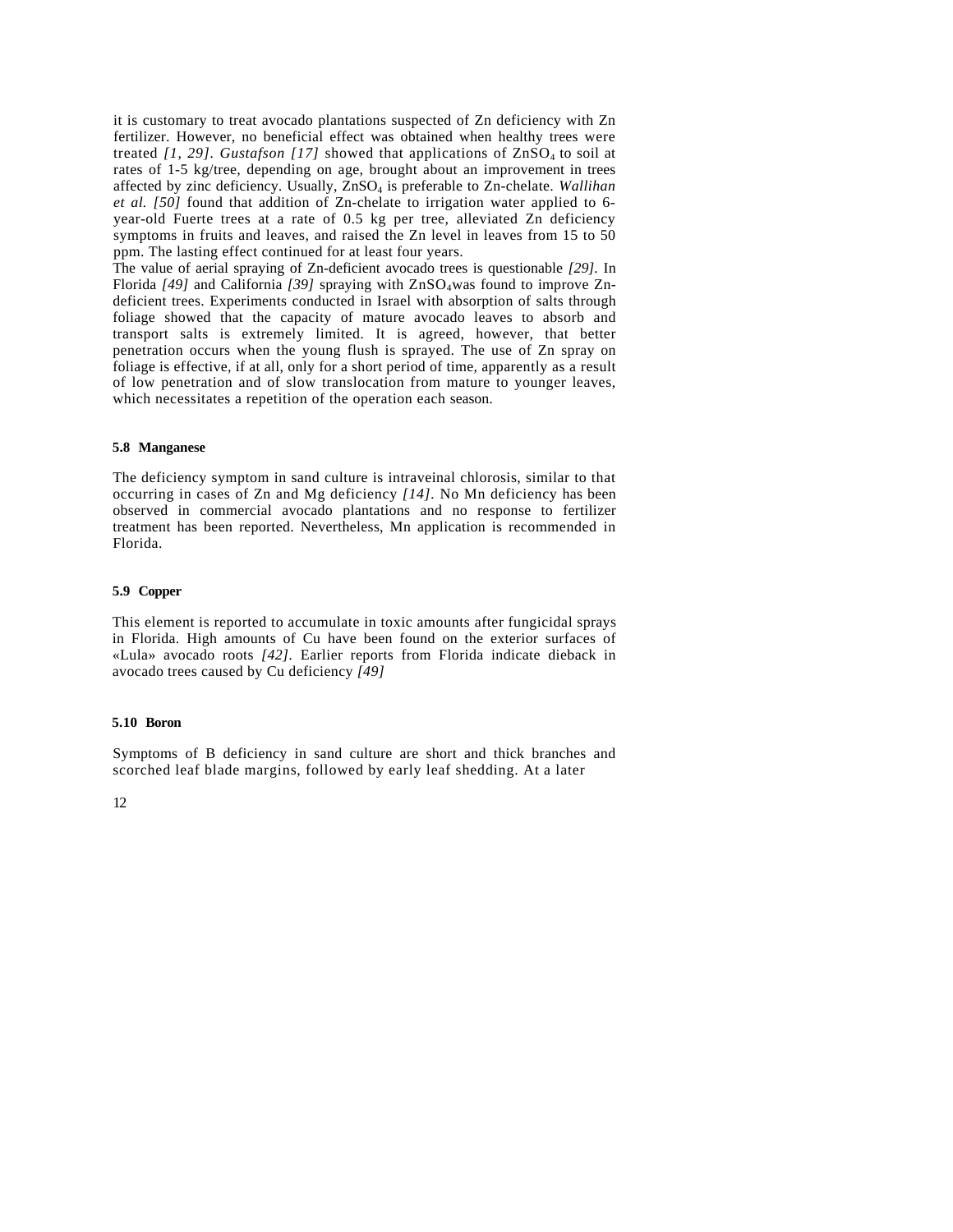stage, internodes become very short and the leaves scale-like. Boron deficiency in avocado plantations is unknown in the U.S.A. and Israel. However, in South Africa, avocado trees deficient in B responded quickly to B application.

Symptoms of excess include scorching of the whole blade, especially at the margins. No damage has been observed in regular plantations, with the exception of a single experimental orchard in Florida when trees supplied with large amounts of borax had their boron level in the leaves raised to over 100 ppm. In general, avocado trees are much more resistant to excess of B than are citrus trees.

#### **5.11 Chlorine**

The avocado is particularly susceptible to an excess of Cl. Symptoms of Cl toxicity are expressed in leaf burn — tips and margins *(Figure 4)* — aggravated during the summer and autumn to the point of leaf shedding. There is a distinct correlation between the extent of the burn and the Cl concentration in the leaves *[22].* Chlorine concentration in normal leaves was recorded by *Cooper and Gorton [7]* to be between 0.23 and 0.7 %, compared with the 0.22-1.48 % found in burnt leaves. In analysis carried out with leaves of various avocado rootstocks, above 2 % Cl was found in severely scorched leaves of Mexican stock *[22].*

Observations in avocado orchards showed that hot, dry winds intensify leaf burn. Thus, results of experiments conducted with avocado plants under controlled conditions showed a positive correlation between increased transpiration and a higher rate of absorption and accumulation of Cl in leaves *[25¡.* An increased accumulation of Cl in leaves was observed also in a case of root injury by *P. cinnamomi [35],* (see Table 5). Intensification of Cl damage is attributed among other factors to a rise in Cl concentration in the vicinity of the roots. Consequently, one should take care while irrigating with saline water to follow a procedure preventing accumulation of Cl in the root zone by rinsing the soil once every few irrigations with excess water, exceeding by 30-50 % the regular water duties allocated.

#### **5.12 Sodium**

The avocado is highly susceptible to Na excess, as expressed by interveinal necrotic spots, which spread with the increase in Na concentration in the leaves *(Figure 5).* In the course of time, leaf buds are affected and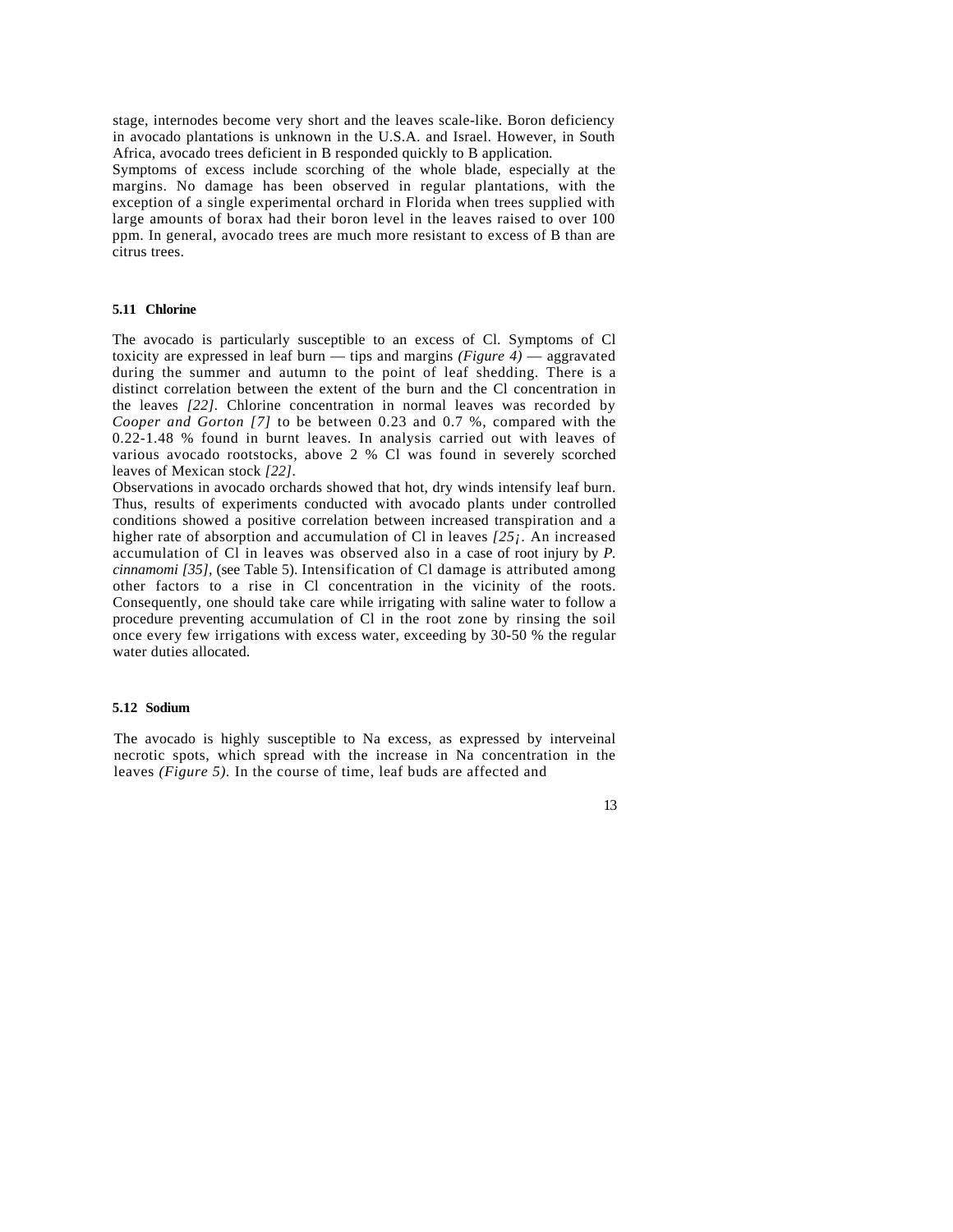

Fig. 4 Increasing degrees of tip and margin necrosis due to chlorine excess. Normal leaf, left.



Fig. 5 Interveinal necrotic spots due to sodium excess.

branches - young and mature - dry up to the point of complete degeneration *[23].* Sodium, being adsorbed to the soil complex, is more difficult to leach than Cl. It is advisable, therefore, to avoid irrigation with water containing excessive Na concentration. In a series of experiments set up to test the behavior of various rootstocks under saline conditions, resistant stocks (West Indian) were found to prevent translocation of Na from roots to canopy, while susceptible ones (Mexican) translocated appreciable quantities *[25].* It was likewise established that leaves of sensitive stocks, severely affected by excess Na, contained 1.0%> and more Na *versus* the 0.01-0.02% found normally *[23].* In another research work, increased translocation from roots to leaves resulted from root injury by *Phytophthora cinnamomi [35].*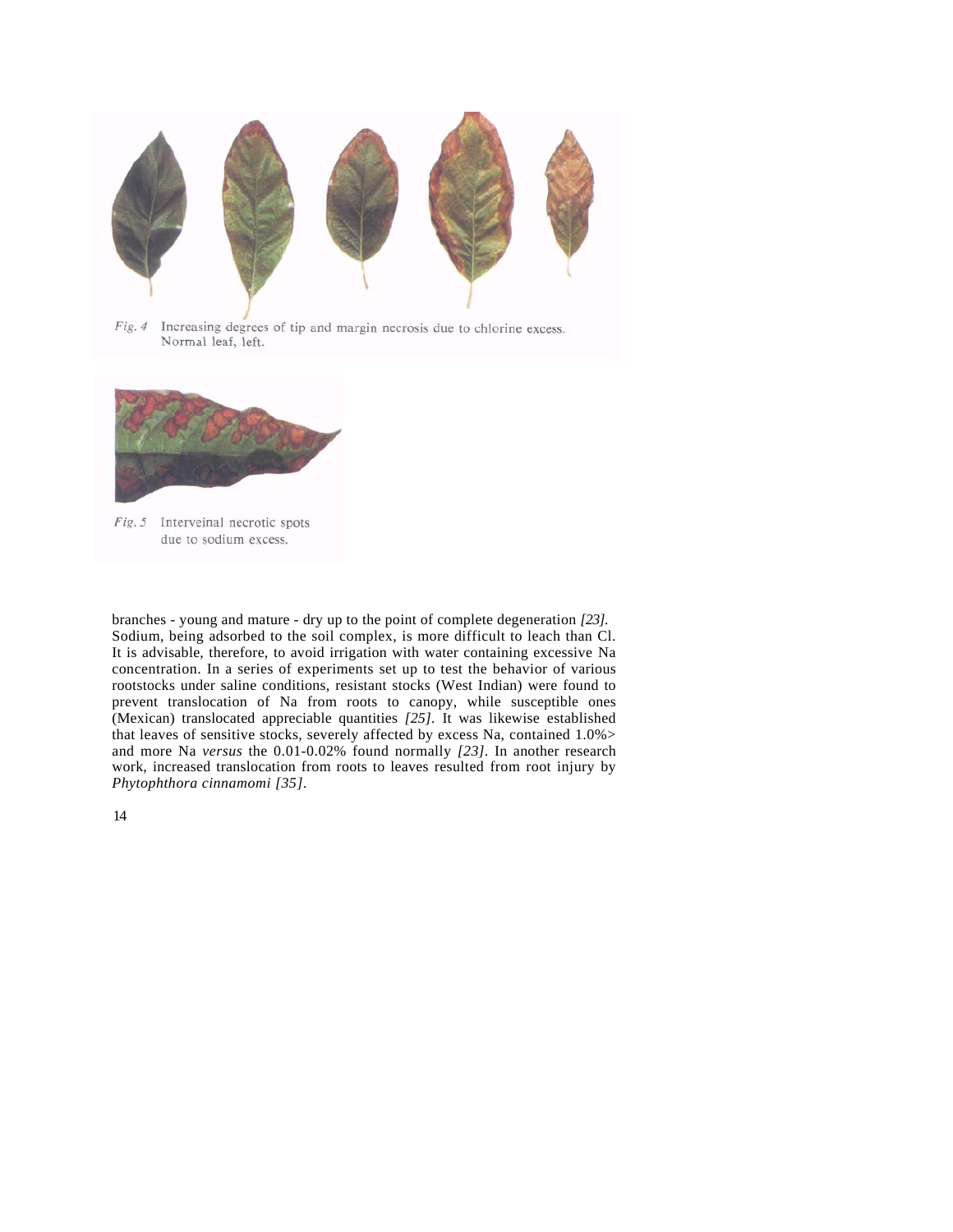#### **5.13 Organic manure**

Manuring practices are not based on any comparative tests. Even though some groves are treated regularly with manure, organic manure appears to be superfluous. When an orchard under cultivation was supplied with equal amounts of N by various kinds of fertilizers, it was found that organic manure and ammonium nitrate supplied N to the tree in equivalent amounts. However, when the organic manure was applied to the surface of the soil of an orchard under non-cultivation condition, its effect was less *[8].* Thus, it would appear that part of the N was lost to the air while the manure decomposed on the soil surface. In some cases, organic manure can improve the tree growth and increase yields, but in other cases no response was found. A high level of organic matter in the soil is sometimes associated with low activity of *Phytophthora cinnamomi [5].* It is accepted that the high content of P in chicken manure might give rise to Zn deficiency symptoms. It is therefore suggested that research on the effect of organic manure on the avocado tree should be expanded.

## **6. Nutrient removal by the crop**

The relatively low demand of the avocado tree for nutrients is demonstrated by the tree's low removal of nutrients by the crop (Table 3). Compensation of N removal will demand fertilization of 55 kg/ha of  $(NH<sub>4</sub>)<sub>2</sub>SO<sub>4</sub>$  and K removal will be compensated by the addition of 33 kg/ha of KC1.

Table 3: Nutrients removed from an avocado plantation by the crop'

|    | Nutrient % of dry weight kg/ha |      | Nutrient | ppm of dry weight | kg/ha |
|----|--------------------------------|------|----------|-------------------|-------|
| N  | 0.54                           | 11.3 | Na       | 400               | 0.8   |
| P  | 0.08                           | 1.7  | B        | 19                | 0.04  |
| K  | 0.93                           | 19.5 | Fe       | 42                | 0.09  |
| Ca | 0.10                           | 2.1  | Zn       | 18                | 0.04  |
| Mg | 0.24                           | 5.0  | Mn       |                   | 0.02  |
| CI | 0.07                           | 1.5  | Cu       |                   | 0.01  |
| S  | 0.30                           | 8.0  |          |                   |       |

\* Based on a yield of 10 t/ha.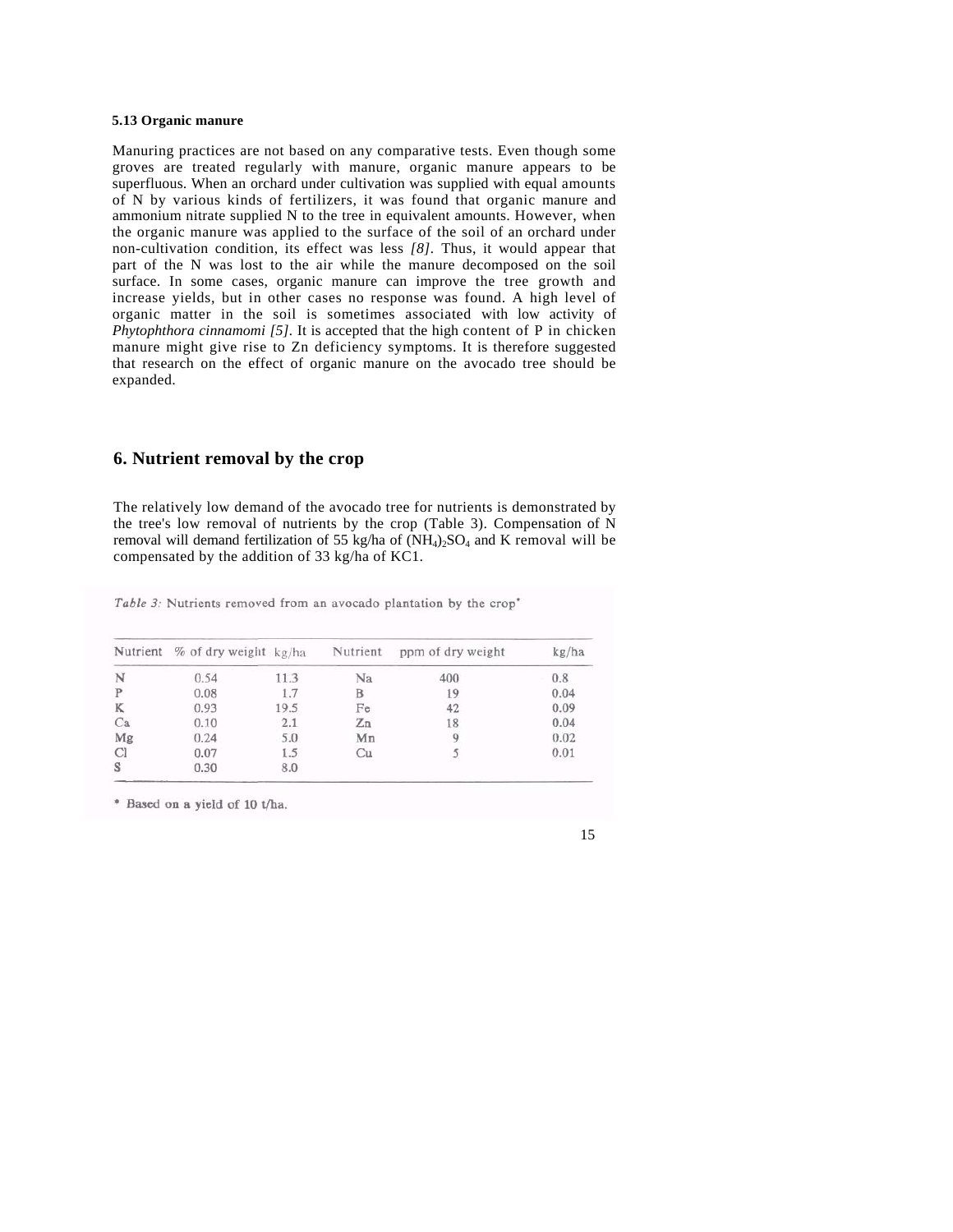## **7. Leaf analysis**

Foliar analysis provides at present the basic knowledge concerning avocado nutrition. The main work in this field has been performed in California *19, 12, 33, 34],* Florida *[20, 47]* and Israel *[44, 45, 46].* Leaf sampling must be precise and uniform in order to ensure that only nutritional factors influence the composition of the leaves.

#### **7.1 Factors influencing concentration of elements in leaves**

Research done in various parts of the world has proved that many factors influence the concentration of elements in avocado leaves. The most important of them are: age of leaf, season of the year, position of the leaf on the tree, variety and rootstock, yield, girdling, avocado root rot, and washing techniques.

## *7.1.1 Age of leaf and season of the year*

Many researchers have reported considerable differences in the content of elements in leaves sampled at different ages and different seasons *[3, 11, 34,* 44]. Contents of Ca, Mg and Cl definitely increase with age of leaf from spring to autumn, whereas N, S, and K contents tend to decrease.

#### *7.1.2 Position of leaf on the tree*

Small differences in element concentration were recorded in leaves sampled from different sides of trees *[3].* In a survey carried out in Israel, leaves sampled from the northern side of the tree were found to have the best correlation with the average level of most elements analyzed in leaves sampled from the other sides *[46].* It seems, therefore, that sampling leaves from the northern side should generally prove sufficient to represent reliably the tree's element concentration.

#### 7.7.3 *Varieties and rootstocks*

In a nitrogen fertilizer experiment carried out in Israel, the levels of N, P, K and Fe in leaves of the Guatemalan cultivars - Nabal, Benik and Anaheim -were higher than those found in Ettinger and Fuerte leaves *[46].* In another nitrogen fertilization experiment, performed in California, the highest N level was found in Hass leaves, medium in Fuerte and lowest in MacArthur *[12].*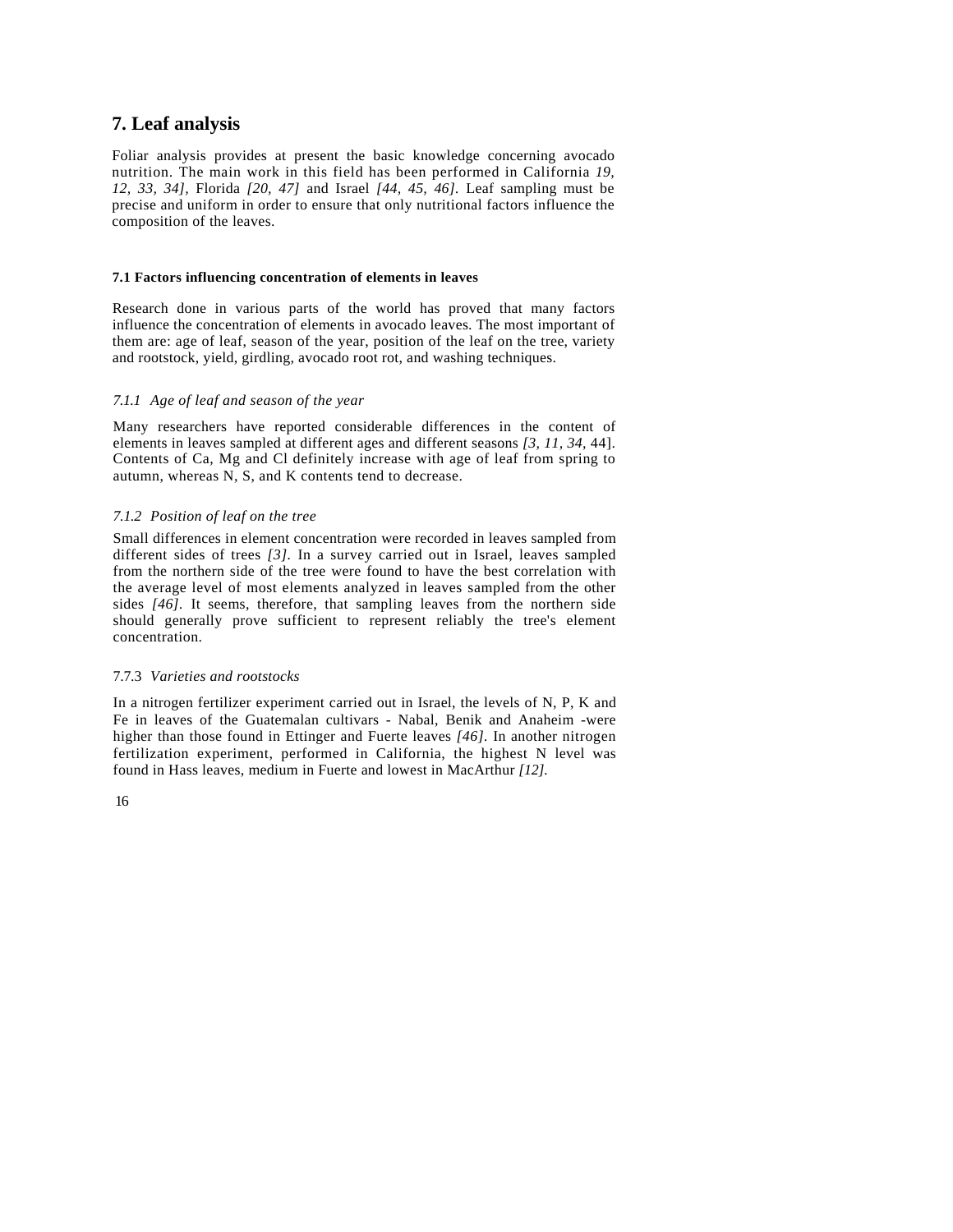Avocado trees grafted on Guatemalan rootstocks were reported in California to be more susceptible to iron chlorosis than those grafted on Mexican stocks *[19].* In Israel, trees grafted on West Indian stocks proved more resistant to chlorosis than those on Guatemalan stocks *[21].* In California as well as in Israel, West Indian stocks were found to be much more resistant to salinity than the Mexican and Guatemalan rootstocks; this was expressed in lower concentrations of Cl and Na and in less leaf burn *[13, 22].* In leaves of trees grafted on West Indian rootstocks, the concentration of Zn was higher and that of N lower than in leaves grafted on Mexican stocks *[45].* Two studies of comparative effect of different rootstocks on the leaf nutrient content is summarized in Table 4.

| Rootstock:<br>Element | Mexican | West Indian | Guatemalan |
|-----------------------|---------|-------------|------------|
|                       | $M^*$   | L*          | H*         |
| D                     | M       | Н           | L*         |
| К                     | Н       | $M^*$       | L*         |
| Ca                    | L*      | $M^*$       | Н          |
| Mg                    |         | М           | Н          |
| Na                    | Н       |             | L.         |
| Cl                    | Н       |             |            |
| Fe                    | $M^*$   | $H^*$       | L*         |

| <i>Table 4:</i> The relative effect of rootstock on the scion leaf nutrient conten |  |  |  |  |
|------------------------------------------------------------------------------------|--|--|--|--|
|------------------------------------------------------------------------------------|--|--|--|--|

Data obtained from several years of leaf analysis in two field trials  $(A, Ben-Ya'acov: personal communication)$ <br>\* Data from one experiment only. H - High M - Medium L - Low

#### *7.1.4 Influence of yields*

In a leaf analysis survey carried out in Florida avocado groves, heavy crops resulted in low S and K contents in leaves of *cv.* Fuerte *[47].*  Similar observations were made in Israel with leaves of *cv.* Nabal *[45].*

#### *7.1.5 Girdling*

This is a commonly used practice in some countries and therefore should not be disregarded. In many cases girdling is followed by chlorosis and low mineral content as a result of depletion caused by higher yields and from disruption in translocation caused by the girdle *[37].*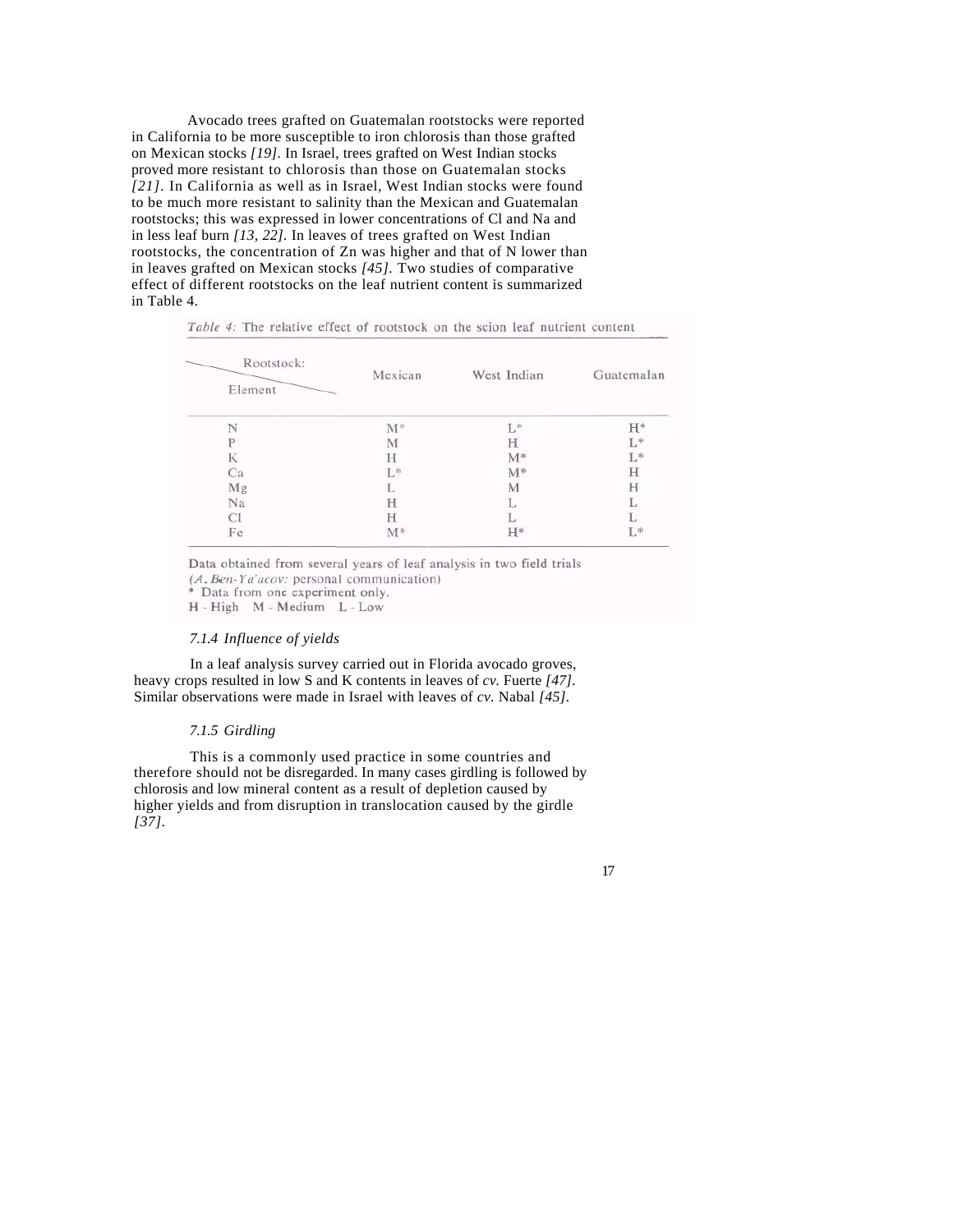## *7.1.6 Effect of root rot*

This disease, which is of greatest importance in most avocado growing countries, is caused by *Phytophthora cinnamomi.* The presence of the fungus in the roots of avocado seedlings caused drastic changes in the nutrient concentrations found in the leaves and a marked decrease in the total amount of nutrients taken up by the plant *[35].*

Infected plant leaves showed an increase in N, Na, Cl and Cu and a decrease in P, Mn and Fe concentrations as compared with leaves of uninfected plants (Table 5).

Table 5 Effects of root infection by P. cinnamomi on nutrient concentration in leaves and total amount of nutrients per avocado seedling (after Labanauskas et al. [35]).

|    |                  | Concentration $(\%$ d.w.) |            |    |       | Total uptake( (% of plant) |           |    |
|----|------------------|---------------------------|------------|----|-------|----------------------------|-----------|----|
|    |                  | $(-)$ Phyt. $(+)$ Phyt.   | Sign. C.V. |    |       | $(-)$ Phyt. $(+)$ Phyt.    | Sign. C.V |    |
|    | Dry wt (g) 40.87 | 7.36                      | 半米         | 26 | 91.56 | 13.46                      | 水市        | 27 |
| N  | 2.07             | 2.22                      | **         | 8  | 1.30  | 0.23                       | 米米        | 22 |
| P  | 0.174            | 0.135                     | **         | 9  | 0.166 | 0.021                      | 水水        | 26 |
| K  | 0.91             | 1.00                      | N.S.       | 17 | 0.70  | 0.11                       | **        | 24 |
| Ca | 1.75             | 1.74                      | N.S.       | 15 | 0.90  | 0.15                       | 宋宗        | 26 |
| Mg | 0.56             | 0.49                      | NS.        | 14 | 0.35  | 0.4                        | 宋宗        | 26 |
| Na | 0.013            | 0.163                     | **         | 76 | 0.078 | 0.018                      | **        | 21 |
| Cl | 0.122            | 0.149                     | 米米         | 48 | 0.147 | 0.021                      | 米米        | 26 |
|    |                  | in ppm                    |            |    |       | in mg/plant                |           |    |
| Zn | 34               | 35                        | N.S.       | 23 | 2.75  | 0.39                       | 米米        | 30 |
| Mn | 94               | 51                        | **         | 32 | 3.99  | 0.57                       | **        | 26 |
| Fe | 77               | 51                        | **         | 29 | 28.64 | 3.96                       | 米米        | 57 |
| Cu | 4.9              | 6.2                       | 忘:         | 20 | 0.39  | 0.08                       | <b>**</b> | 29 |

## 7.7.7 *Preparation of leaves for analysis*

Washing procedures might affect nutrient concentrations in avocado leaves. It was found that some detergents contain P und Cu and therefore increase the levels of these elements found in the tissues *[26].*

#### 7.2 Methods of sampling

The following practices are recommended for sampling avocado leaves. Preferably the main cultivars (Fuerte, Hass and in some cases Nabal) should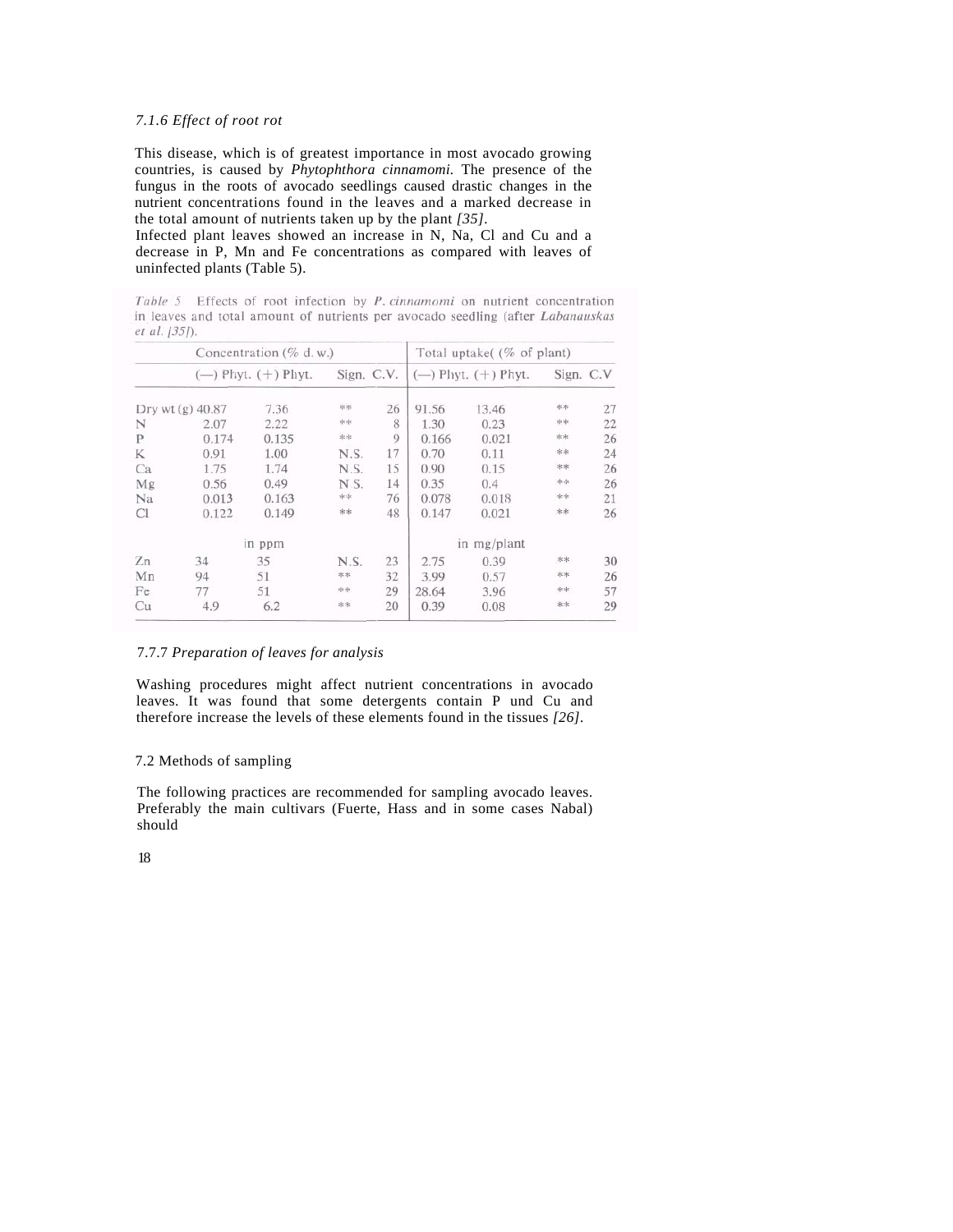be sampled. Bearing groves, at least seven years old, are customarily sampled. Groves which entered the regular fruiting stage at a younger age may also be included. Autumn is the preferred time.

It is advisable to avoid sampling immediately after rain. The size of a unit sample should not be over 2 hectares. The plot should be as uniform as possible, in respect to age, soil, cultivation and development. Healthy, unimpaired mature leaves of first growth of the present year are sampled, namely, leaves of the present spring's growth. Branches selected for sampling should not bear fruit nor should they exhibit a profuse outbreak of flush. Trees should be sampled prior to being girdled, excluding branches still showing the effects of preceding years' girdling, such as defective callusing, paleness of leaves, etc. Trees showing leaf burn should not be sampled (or sampled separately). Sampled leaves include blade and petiole. Leaves are sampled from the northern side at a height of 1.5-2.0 m. When working a Fuerte plot, it is preferable to take two separate samples, one of fertile, the other of poorly cropping trees. With all other cultivars, a single sample is taken of trees with typical yield level for the particular year, with an indication of an estimated average yield for each cultivar. The sampled trees should be marked for future use. Six to eight leaves are collected from each of ten trees. Each sample therefore comprises 60-80 leaves.

Under normal conditions, a good rinse with tap water and washing with deionized water may be sufficient to obtain reliable results. Special care should be taken in the washing procedure when highly accurate results are needed for a study of microelements, such as iron.

#### 7.3 **Leaf analysis standards**

Table 6 gives the nutritional leaf composition of avocado trees as summarized in California *[15].*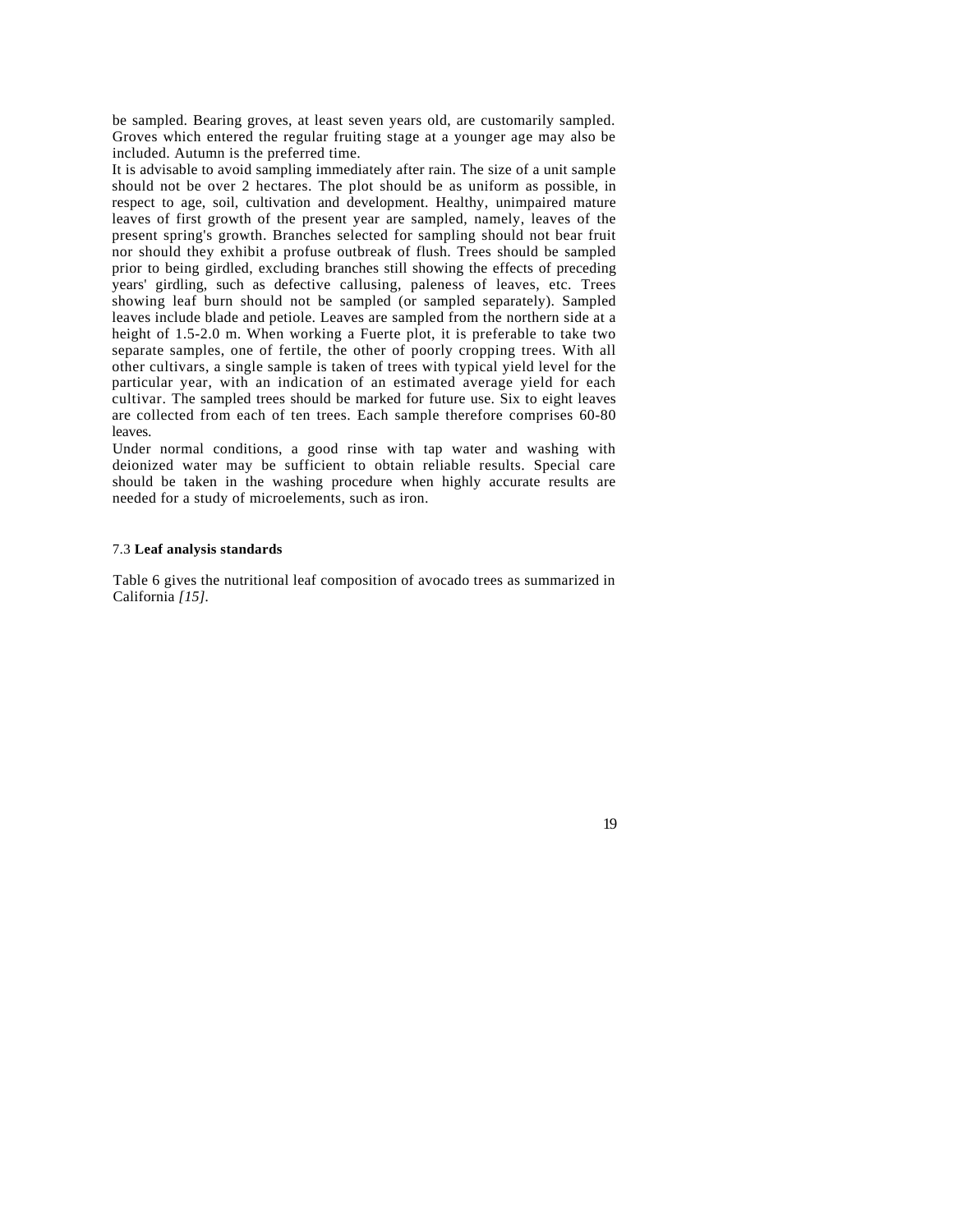Table 6: Standards of avocado leaf analysis

|                          |      | Ranges                  |                |                      |  |  |
|--------------------------|------|-------------------------|----------------|----------------------|--|--|
| Element                  | Unit | Deficient,<br>less than | Adequate       | Excess,<br>more than |  |  |
| Nitrogen $(N)$           | %    | 1.6                     | $1.60 - 2.0$   | 2.0                  |  |  |
| Phosphorus (P)           | %    | 0.05                    | $0.08 - 0.25$  | 0.3                  |  |  |
| Potassium (K)            | %    | 0.35                    | $0.75 - 2.0$   | 3.0                  |  |  |
| Calcium (Ca)             | $\%$ | 0.5                     | $1.0 - 3.0$    | 4.0                  |  |  |
| Magnesium $(Mg)$         | $\%$ | 0.15                    | $0.25 - 0.80$  | 1.0                  |  |  |
| Sulphur (S)              | $\%$ | 0.05                    | $0.20 - 0.60$  | 1.0                  |  |  |
| Boron (B)                | ppm  | $10 - 20$               | $50 - 100$     | 100                  |  |  |
| Iron (Fe)                | ppm  | $20 - 40$               | $50 - 200$     | $\gamma$             |  |  |
| Manganese (Mn)           | ppm  | $10 - 15$               | $30 - 500$     | 1000                 |  |  |
| $\text{Zinc}(\text{Zn})$ | ppm  | $10 - 20$               | $30 - 150$     | 300                  |  |  |
| Copper (Cu)              | ppm  | $2 - 3$                 | $5 - 15$       | 25                   |  |  |
| Molybdenum (Mo)          | ppm  | 0.01                    | $0.05 - 1.0$   | $\overline{2}$       |  |  |
| Chloride (Cl)            | %    | $\gamma$                | $0.07 - 0.23*$ | 0.25                 |  |  |
| Sodium (Na)              | %    |                         | $0.01 - 0.02*$ | 0.25                 |  |  |

\* After Cooper and Gorton [7]

## **References**

- 1. *Ben-Ya'acov, A.:* Effect of potassium nitrate, zinc sulfate and magnesium sulfate on avocado trees growing in light soil (1969/1972). Prelim. Rep. Agric.Res. Orgn., Bet Dagan (Hebrew, with English summary), 1972
- 2. *Bernstein, L.:* Salt Tolerance of Fruit Crops. Bull. U.S. Dep. Agric. 292 (1965)
- 3. *Bingham, F. T.:* Seasonal trends in nutrient composition of Mass avocado trees. Proc. Am. Soc. hort. Sci. *78,* 149—160 (1961)
- 4. *Bingham, F. T. and Beutel, J. A.:* Iron chlorosis and chelate studies in avocado orchards. Yb. Calif. Avocado Soc. *41,* 133—135 (1957)
- 5. *Broadbent, P. and Baker, K. F.:* Behaviour of *Phytophthora ciñnamomi* in soils suppressive and conducive to root rot. Aust. J. Agric. Res. *25,* 121—137 (1974)
- 6. *Charpentier, J. M., Martin-Prével, P. and Lacoeuilhe, J. J.:* Etude des carences minerales chez 1'avocatier. Fruits 22, 213—233 (1967)
- 7. *Cooper, W. C.and Gorton, B. S.:* Relation of leaf composition to leaf burn of avocados and other subtropical fruits. Yb. Tex. Avocado Soc. *3,* 32—38 (1950)
- 8. *Embleton, T. M. and Jones, W. W.:* Manure as a source of nitrogen. Calif. Agric. *10(1),* 14—15 (1956)
- 9. *Embleton, T. W. and Jones, W. W.:* Avocado nutrition in California. Proc. Fla. St. hort. Soc. *77,* 401—405 (1964)
- 10. *Embleton, T. W., Jones, W. W. and Garber, M. J.:* Curvilinear relationship between leaf nitrogen and yield of Fuerte avocados. Proc. Am. Soc. hort. Sci. *74,* 378—382 (1959)
- 11. *Embleton, T. W., Jones, W. W., Kirkpatrick, J. D. and Gregory-Allen, D.:*  Influence of sampling date, season, and fertilization on macronutrients in Fuerte avocado leaves. Proc. Am. Soc. hort.Sci. *72,* 309—320 (1958)
- 12. *Embleton, T. W., Jones, W. W., Labanauskas, C. K., Cree, C. B., Steinacker, M. L., Boswell, S. B., Delphey, C. C., Lee, B. W. and Platt. R. G.:* Nitrogen fertilization of the MacArthur avocado. Yb. Calif. Avocado Soc. *44,* 93—96 (1960)
- 13. *Embleton, T. W., Matsumura, M., Storey, W. B. and Garber, M. J.:* Chlorine and other elements in avocado leaves as influenced by rootstock. Proc. Am. Soc. hort. Sci. *80,* 230—236 (1962)
- 14. *Furr, J. R., Reece, P. C. and Gardner, F. E.:* Symptoms exhibited by avocado trees grown in outdoor sand cultures deprived of various mineral nutrients. Proc. Fla. St. hort. Soc. 59, 138—145 (1946)
- 15. *Goodall, G. E, Embleton, T. W. and Platt, R. G.:* Avocado fertilization. Leafl. Calif. Agric. Ext. Ser. *24,* (1965)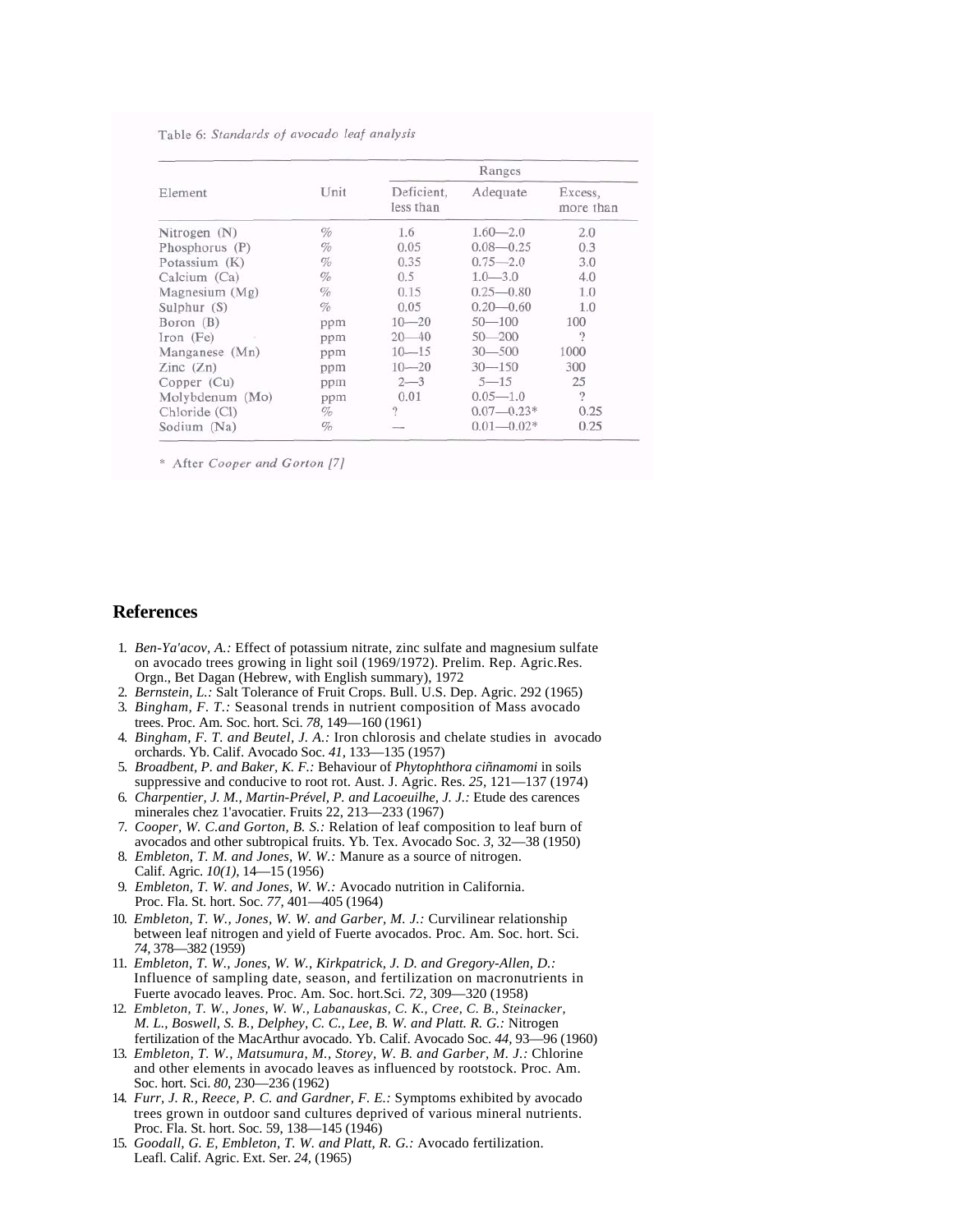- 16. *Groot Obbink, J. and Alexander, M. McE.:* Calcium deficiency and *Phytophthora cinnamomi* symptoms in young avocado seedlings. J. Aust. Inst. Agric. Sci. *42,* 131—134 (1976)
- 17. *Gustafson, C. D.:* Zinc soil treatment on avocados. Calif. Citrogr. *42,* 225—227 (1957)
- 18. *Gustafson, C. D.:* World avocado production 1976. Proc. First. Int. Trop. Fruit, Short Course: The Avocado. Univ. of Florida, Gainesville, 1977
- 19. *Halma F. F.:* Avocado rootstock experiments 10-year report. Yb. Calif. Avocado Soc. *38,* 79—86 (1954)
- 20. *Harkness, R. W. and Lincoln, F. B.:* Avocado culture studies. A. Rep. Fla. Agric. Exp. Stn. *1953,* 314 (1953)
- 21. *Kadman, A.:* Soil treatments with iron chelates to cure chlorotic avocado trees in Israel. Yb. Calif. Avocado Soc. *46,* 73—75 (1962)
- 22. *Kadman, A.:* The uptake and accumulation of chloride in avocado leaves and the tolerance of avocado seedlings under saline conditions. Proc. Am. Soc. hort. Sci. *83,* 280—286 (1963)
- 23. *Kadman, A.:* The uptake and accumulation of sodium in avocado seedlings. Proc. Am. Soc. hort. Sci. *85,* 179—182 (1964)
- *24. Kadman, A.:* Selection of avocado rootstock tolerant to saline irrigation water. Pamph. Volcani Inst. Agric. Res., Bet Dagan *81,* (1965) (Hebrew, with English summary)
- 25. *Kadman, A:.* Factors influencing intake and accumulation of chlorine and sodium in avocado plants. *In:* Division of Subtropical Horticulture, The Volcani Institute of Agricultural Research, 1960—1969, Bet Dagan, Israel, pp. 33—40, 1965
- 26. *Kadman, A., Ben-Yaacov,A. and Spodheim, R.:* Preparation of avocado leaves for chemical analysis of nutrient elements. Yb. Calif. Avocado Soc. *55,*  172—175 (1971)
- 27. *Kadman, A, and Cohen, A.:* A rapid method of curing chlorotic avocado trees. Yb. Calif. Avocado Soc. *57,* 159—165 (1974)
- 28. *Kadman, A. and Lahav, E.:* Experiments with various treatments to cure chlorotic avocado trees. Yb. Calif. Avocado Soc. 55, 176—178 (1971)
- 29. *Kadman, A. and Lahav, E.:* Experiments with zinc supply to avocado trees. *In:* Plant Nutrition 1978. Proc. 8th Int. Colloq. on Plant Analysis and Fertilizer Problems, Auckland, N. Z., pp. 247—254 (1978)
- 30. *Kalmar, D. and Lahav, E.:* Water requirements of avocado in Israel, (a) Tree and soil parameters. Aust. J. Agric. Res. *28,* 859—868 (1977)
- 31. *Koen, T. J. and Langenegger, W.:* Fertilizing the avocado. Queensl. Fruit Veg. News pp. 437, 451, 452 (1971)
- 32. *Labanauskas, C. K., Embleton, T. W., Garber, M. J. and Richards, S. J.:* Effects of irrigation treatments and rates of nitrogen fertilization on young Hass avocado trees. Micronutrient content of leaves. Proc. Am. Soc. hort. Sci. *71,*  315—319 (1958)
- 33. *Labanauskas, C. K.,Embleton T. W. and Jones,W. W.:* Influence of soil applications of nitrogen, potash, dolomite and manure on the micronutrient content of avocado leaves. Proc. Am. Soc. hort. Sci. *71,* 285—291 (1958)
- 34. *Labanauskas, C. K., Embleton, T. W., Jones,W .W. and Garber, M.J.:* Seasonal changes in concentrations of zinc, copper, boron, manganese and iron in Fuerte avocado leaves. Proc. Am. Soc. hort. Sci. *77,* 173—179 (1961)
- 35. *Labanauskas, C. K., Stolzy, L. H. and Zentmyer, G. A.:* Effect of root infection by *Phytophthora cinnamomi* on nutrient uptake and translocation by avocado seedlings. Soil. Sci. *122,* 292—296 (1976)
- 36. *Lahav, E., Bareket, M. and Zamet, D.:* Potassium fertilizer experiment with avocado trees on heavy soils. Yb. Calif. Avocado Soc. *60,* 181—186 (1976)
- 37. *Lahav, E., Gefen, B. and Zamet, D.:* The effect of girdling on fruit quality, phenology and mineral analysis of the avocado tree. Yb. Calif. Avocado Soc. *55,* 170—171 (1972)
- 38. *Lahav, E. and Kalmar, D.:* Water requirements of avocado in Israel, (b) In fluence on yield, fruit growth and oil content. Aust. J. Agric. Res. *28,*  869—878 (1977)
- 39. *Lee, B. W.:* The efficacy of aerial applications of zinc to avocado trees. Yb. Calif. Avocado Soc. *56,* 121—123 (1972)
- 40. *Malo, S. E.:* Mineral nutrition of avocados and other tropical fruits in South Florida. Caribbean Region, Am. Soc. hort. Sci XIV A. Mtng., El Salvador, pp. 101—107, 1966
- 41. *Malo, S.E.:* Avocado culture studies. A. Rep. Fia. Agric. Exp. Stn 364 (1967)
- 42. *Malo, S. E.:* Mineral nutrition of the avocado. Proc. First. Int. Trop. Fruit Short Course: The Avocado. Univ. of Florida, Gainesville, 1977
- 43. *Oppenhelmer, Ch.:* What can be learned from nitrogen fertilizer experiment with avocado in Bet Dagan. Alón haNotea *28,* 187—191 (1974) (in Hebrew)
- 44. *Oppenheimer, Ch. and Kadman, A.:* Normal nutrition and nutritional disturbances in the avocado. Final Rep. Nat. Univ. Inst. Agric., Rehovot, *43,* 1962